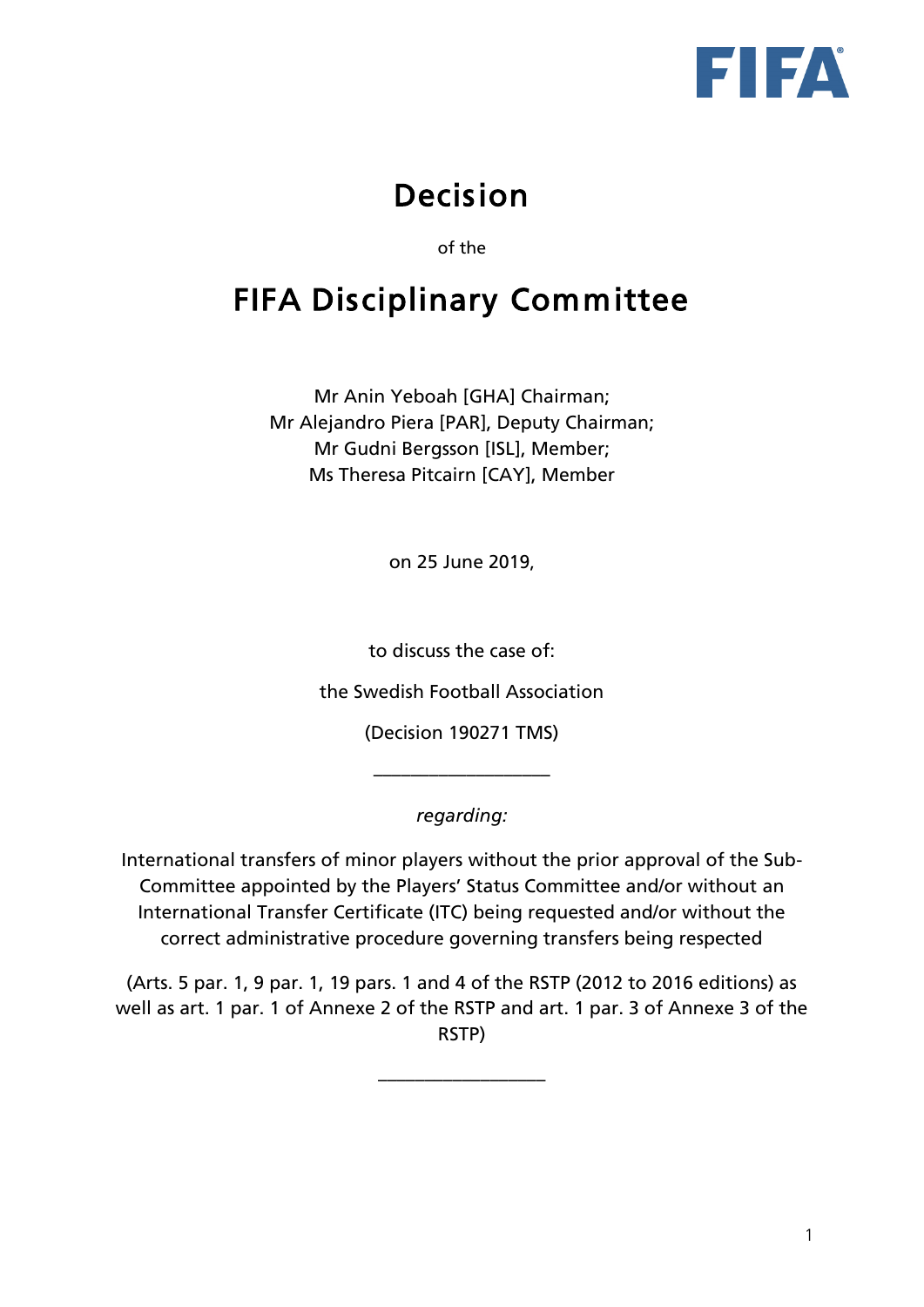

### I. Having noted that

1. This case relates to the registration of several minor players by the Swedish Football Association (hereinafter: *the Swedish FA*) between 2014 and 2016.

#### A. Factual circumstances

- 2. More specifically, the relevant facts of the case at hand concerned the following players:
	- i. SELBEKK Charlotte Marie (nationality: NOR, date of birth: 31.05.1997), hereinafter: *Player 1*;
	- ii. PLLANA Leonard (nationality: KVX, date of birth: 26.08.1996), hereinafter: *Player 2*;
	- iii. ASGEIRSSON Johan (nationality: ISL, date of birth: 19.04.1997), hereinafter: *Player 3*;
	- iv. ALBERTSSON Jan Samuel (nationality: SWE, date of birth: 18.01.1998), hereinafter: *Player 4*;
	- v. OPSAL Emil (nationality: SWE, date of birth: 07.02.1999), hereinafter: *Player 5*;
	- vi. STENSNESS Gianni (nationality: AUS, date of birth: 11.09.1998), hereinafter: *Player 6*;
	- vii. WIEST Niklas (nationality: GER, date of birth: 06.11.1998), hereinafter: *Player 7*;
	- viii. GLORIA Giovanni (nationality: USA, date of birth: 02.09.1999), hereinafter: *Player 8*;
		- ix. SCHJELDERUP Helene Raedergard (nationality: NOR, date of birth: 29.04.1999), hereinafter: *Player 9*;
		- x. HECHER Evita Katharina (nationality: AUT, date of birth: 06.05.1998), hereinafter: *Player 10*;
		- xi. JÖRGENSEN Nils Kasper (nationality: ESP, date of birth: 07.06.2000), hereinafter: *Player 11*;
	- xii. KAMARA Brian (nationality: DEN, date of birth: 10.01.2000), hereinafter: *Player 12*;
	- xiii. BJÖRKQVIST Tobias (nationality: FIN, date of birth: 28.03.2000), hereinafter: *Player 13*;
	- xiv. HÖGMO UTSTÖL Gustav (nationality: NOR, date of birth: 14.07.1997), hereinafter: *Player 14*;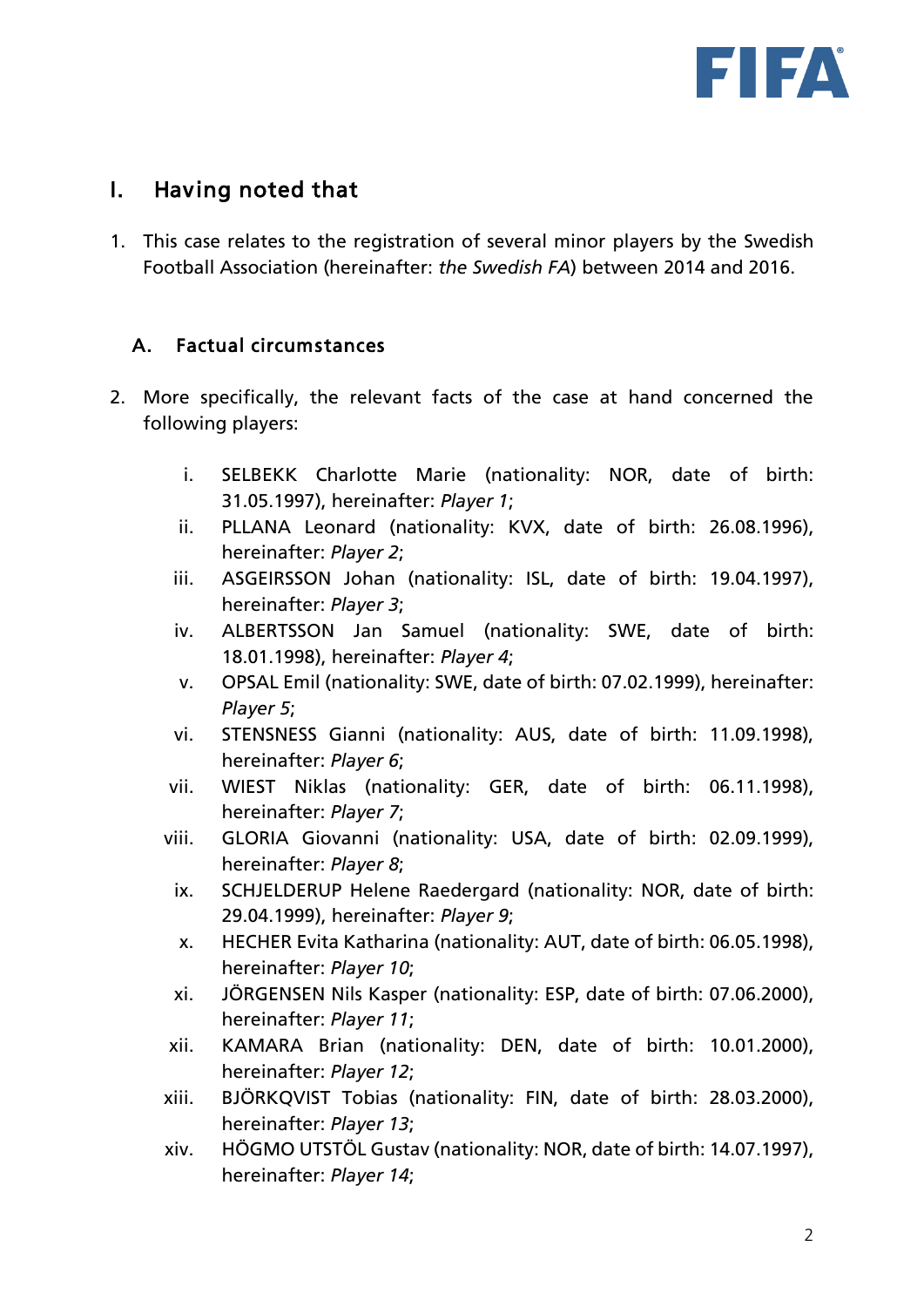

- xv. ALEXANDER Lukas (nationality: USA, date of birth: 04.11.2000), hereinafter: *Player 15*;
- xvi. FROM Isac (nationality: NOR, date of birth: 22.07.1998), hereinafter: *Player 16*;
- xvii. ALAHEIKKA Johannes (nationality: FIN, date of birth: 05.06.1998), hereinafter: *Player 17*;
- xviii. HAUG Christina (nationality: NOR, date of birth: 20.09.1997), hereinafter: *Player 18*;
- xix. ORCZECH Tristan (nationality: GER, date of birth: 16.10.1998), hereinafter: *Player 19*;
- xx. STECCO Davide (nationality: ITA, date of birth: 15.12.1997), hereinafter: *Player 20*;
- xxi. TUOMA Laura (nationality: FIN, date of birth: 23.08.2001), hereinafter: *Player 21*;
- xxii. KUNNARI Jenna (nationality: FIN, date of birth: 24.12.2000), hereinafter: *Player 22*;
- xxiii. SUOMELA Meri-Maria (nationality: FIN, date of birth: 31.08.2000), hereinafter: *Player 23*;
- xxiv. KOIVUROVA Noora (nationality: FIN, date of birth: 17.07.2001), hereinafter: *Player 24*;
- xxv. ILPOINEN Jenny (nationality: FIN, date of birth: 08.02.2001), hereinafter: *Player 25*;
- xxvi. HIRVONEN Jenni (nationality: FIN, date of birth: 02.05.2000), hereinafter: *Player 26*;
- xxvii. NIEMI Emmi (nationality: FIN, date of birth: 28.09.2000), hereinafter: *Player 27*;
- xxviii. KEISU Senja (nationality: FIN, date of birth: 03.12.2001), hereinafter: *Player 28*;
	- xxix. UUSITALO Hanna-Maria (nationality: FIN, date of birth: 11.10.2000), hereinafter: *Player 29;*
	- xxx. MUOTKA Laura (nationality: FIN, date of birth: 12.01.2000), hereinafter: *Player 30*;
- xxxi. HUTTUNEN Roosa (nationality: FIN, date of birth: 09.12.2000), hereinafter: *Player 31*;
- xxxii. BJERKE Axel (nationality: SWE, date of birth: 19.08.2003), hereinafter: *Player 32*;
- xxxiii. SCHÄFER Anna (nationality: GER, date of birth: 25.11.1999), hereinafter: *Player 33*;
- xxxiv. HARSDORF Sönke (nationality: GER, date of birth: 13.12.1998), hereinafter: *Player 34*;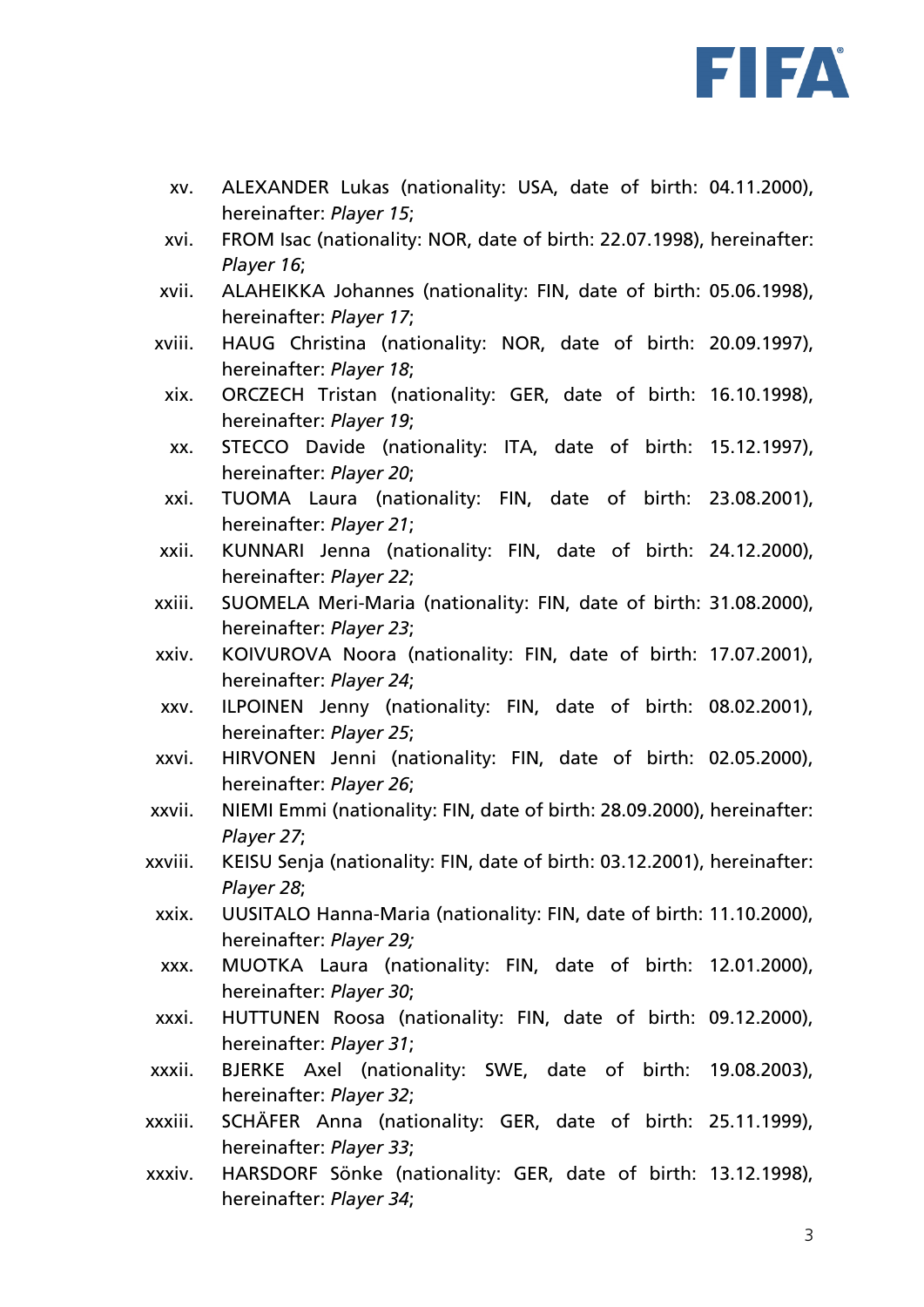

- xxxv. KNIGHT Rickard (nationality: FIN, date of birth: 05.05.1998), hereinafter: *Player 35*;
- xxxvi. AZURMENDI Hector (nationality: USA, date of birth: 17.12.1997), hereinafter: *Player 36*;
- xxxvii. GRANCEA Petru Emil (nationality: ROM, date of birth: 18.03.2001), hereinafter: *Player 37*;
- xxxviii. RABAZA JIMENEZ Ramir (nationality: ESP, date of birth: 12.12.1998), hereinafter: *Player 38*;
- xxxix. LINDH SKOGSTAD Thea (nationality: NOR, date of birth: 16.09.1999), hereinafter: *Player 39*;
	- xl. PIHLAVIRTA Liida (nationality: FIN, date of birth: 19.08.1999), hereinafter: *Player 40*;
	- xli. JANSSON Emma (nationality: SWE, date of birth: 14.08.1999), hereinafter: *Player 41*;
	- xlii. NAVA Rafael (nationality: MEX, date of birth: 04.08.2000), hereinafter: *Player 42*;
	- xliii. BRONTS Luuk (nationality: NED, date of birth: 15.12.1998), hereinafter: *Player 43*;
	- xliv. RAHKOLA Malla (nationality: FIN, date of birth: 27.01.2000), hereinafter: *Player 44*;
	- xlv. LESEMANN Inken (nationality: GER, date of birth: 02.09.2000), hereinafter: *Player 45*;
	- xlvi. HYEON In Seung (nationality: KOR, date of birth: 14.10.1998), hereinafter: *Player 46*;
	- xlvii. TEARE Jaan Philip (nationality: GER, date of birth: 22.02.1998), hereinafter: *Player 47*;
- xlviii. SESLAK Jovana (nationality: USA, date of birth: 27.06.2000), hereinafter: *Player 48*;
	- xlix. SOLANO Mateo Caceres (nationality: ARG, date of birth: 03.10.1996), hereinafter: *Player 49*;
		- l. CARTER Janet (nationality: USA, date of birth: 11.09.1998), hereinafter: *Player 50*;
		- li. LINDUP Nathan (nationality: ENG, date of birth: 20.10.2000), hereinafter: *Player 51*;
		- lii. SPROESSER MATHIAS Marcel (nationality: BRA, date of birth: 12.10.1998), hereinafter: *Player 52*.
- 3. Between 2014 and 2016, Players 1-45 were internationally transferred from:
	- i. Norway (Players 1, 4-5, 9, 14, 16, 18 and 39)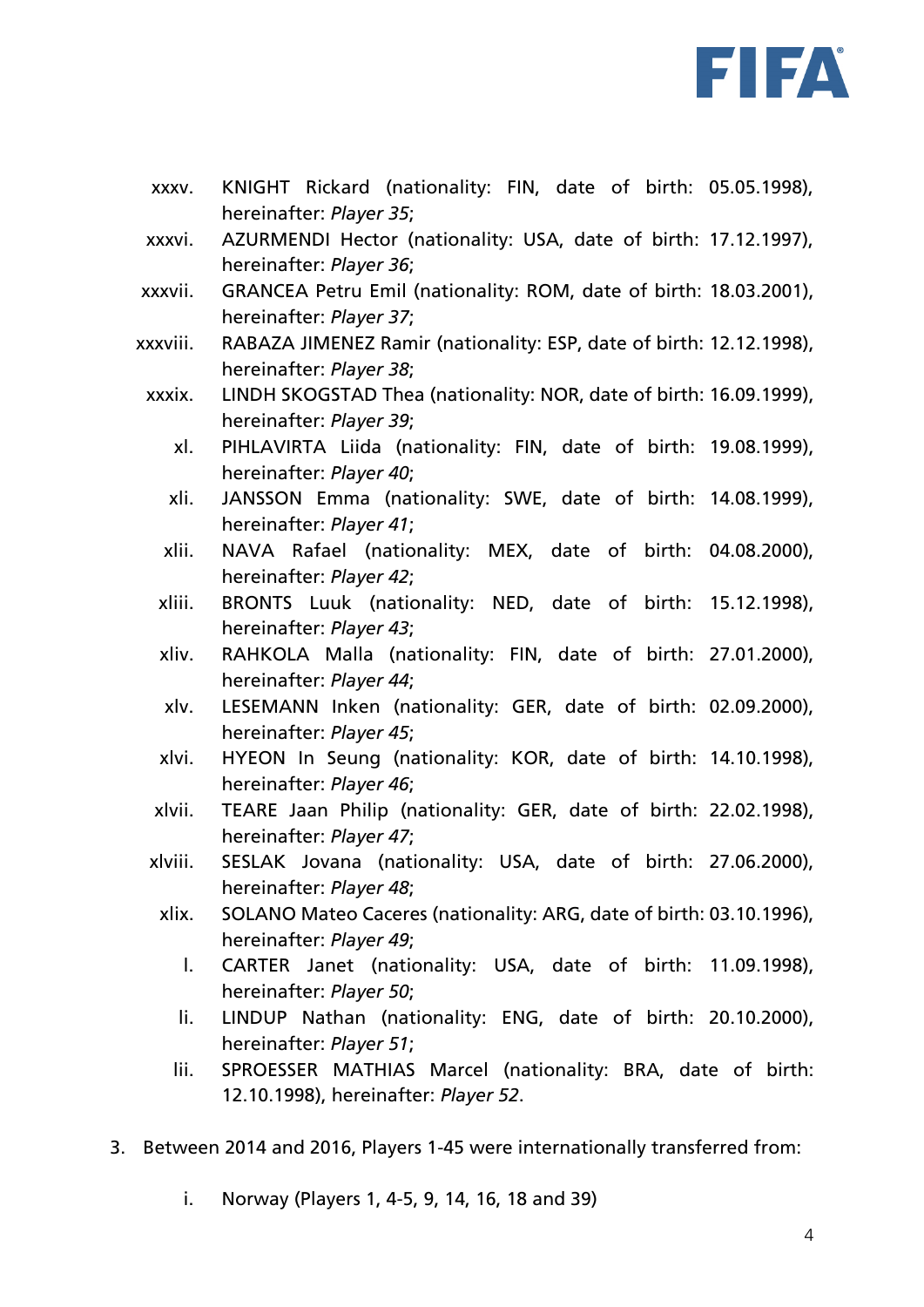

- ii. Kosovo (Player 2),
- iii. Iceland (Player 3),
- iv. Australia (Player 6),
- v. Germany (Player 7, 19, 33-34 and 45),
- vi. the USA (Players 8, 15, 36 and 41),
- vii. Austria (Player 10)
- viii. Spain (Players 11 and 38),
- ix. Denmark (Player 12),
- x. Finland (Players 13, 17, 21-31, 35, 40 and 44)
- xi. Italy (Player 20)
- xii. Sweden (Player 32)
- xiii. Romania (Player 37)
- xiv. Mexico (Player 42)
- xv. the Netherlands (Player 43)

and were subsequently registered in Sweden for clubs of professional status (Players 1 to 13) or of amateur status (Players 14 to 45).

- 4. During the same period of time, Players 46 o 55 were registered for the first time with amateur clubs in Sweden.
- 5. In particular, the factual circumstances relating to the present case can be summarised as follows, including the information which the FIFA Disciplinary Committee has taken into account and considered as having been proved:
	- i. these players were all minors when joining the Swedish clubs concerned;
	- ii. they were all transferred to and/or registered for Swedish clubs without or before the prior approval of the Sub-Committee appointed by the FIFA Players' Status Committee (hereinafter: *the Sub-Committee*);
	- iii. some of them participated in matches for the Swedish clubs concerned.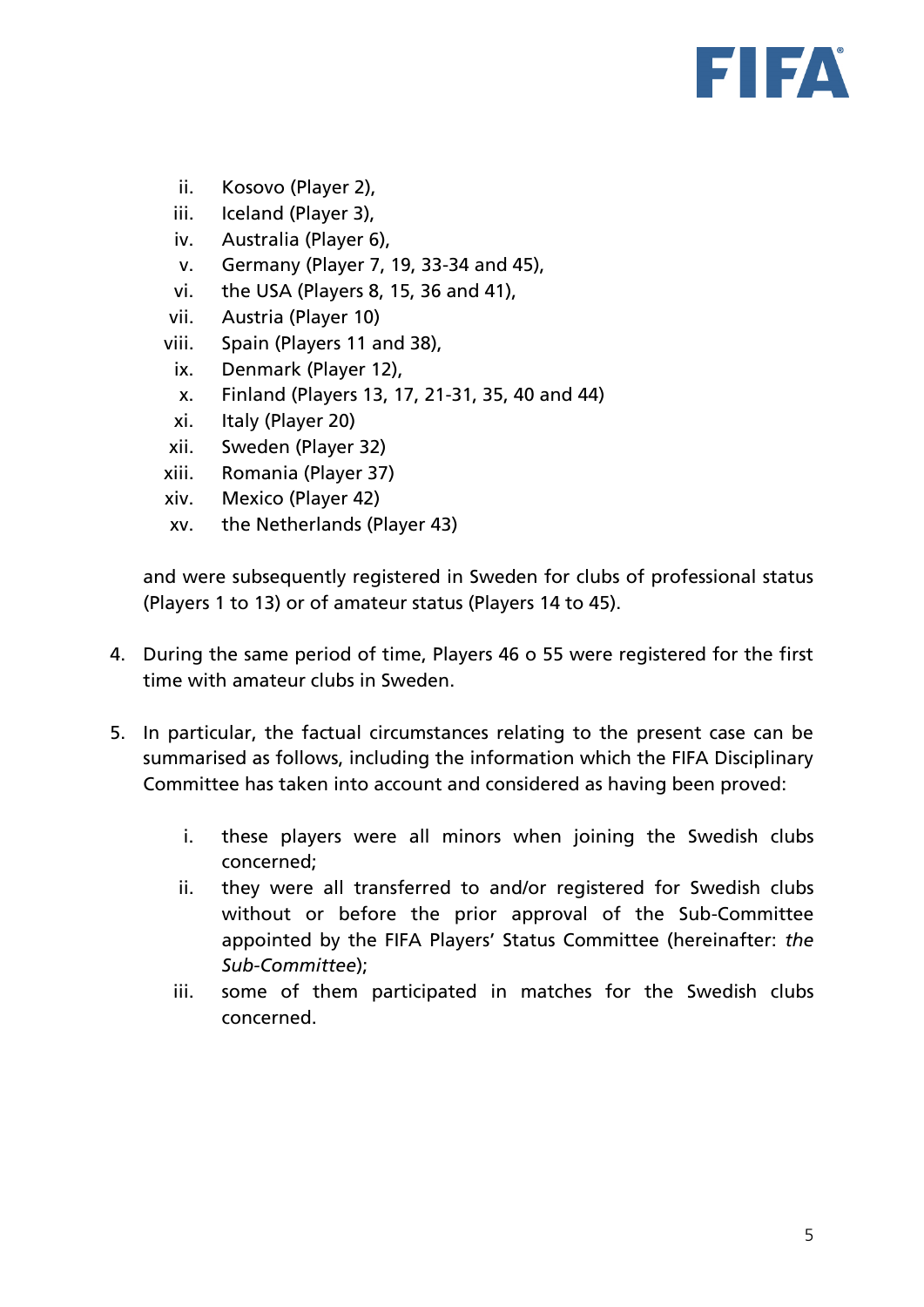

#### B. Procedure

- 6. On 13 May 2019, following investigations conducted by the FIFA TMS Global Transfer Compliance Department (hereinafter: *FIFA TMS*) 1 , disciplinary proceedings were opened against the Swedish FA with respect to potential violations of:
	- i. arts. 5 par. 1, 9 par. 1, 19 pars. 1, 3 and 4 of the Regulations on the Status and Transfer of Players (2012 to 2016 editions, hereinafter: *the Regulations* or *the RSTP*),
	- ii. art. 1 par. 1 of Annexe 2 of the Regulations;
	- iii. art. 1 par. 3 of Annexe 3 of the Regulations.
- 7. The Swedish FA was given a deadline until 20 May 2019 to provide the Secretariat to the FIFA Disciplinary Committee (hereinafter: *the Secretariat*) with its position.
- 8. Upon request of the Swedish FA, said deadline was extended until 5 June 2019.
- 9. On 5 June 2019, the Swedish FA provided its position. Said position can be summarised as follows<sup>2</sup>:
	- i. Background:

"*[I]t is crucial for the Swedish FA that international regulations and administrative procedures doesn't prevent amateur minor players from playing football in purely amateur clubs, when there are no justifiable reasons for such a prohibition. To safeguard the protection of minor players, the administrative procedures within the Swedish FA regarding minor players is of course created in a well-structured and legally secured way*"

ii. Regarding the 52 players concerned:

 $<sup>1</sup>$  All documents included in the proceedings conducted by FIFA TMS were duly analysed and considered by the FIFA</sup> Disciplinary Committee in its discussion and deliberations.

<sup>&</sup>lt;sup>2</sup> The summary does not purport to include every single contention put forth by the Swedish FA. However, the FIFA Disciplinary Committee has thoroughly considered in its discussion and deliberations any and all evidence and arguments submitted, even if no specific or detailed reference has been made to those arguments in the following outline of its position and in the ensuing discussion on the merits.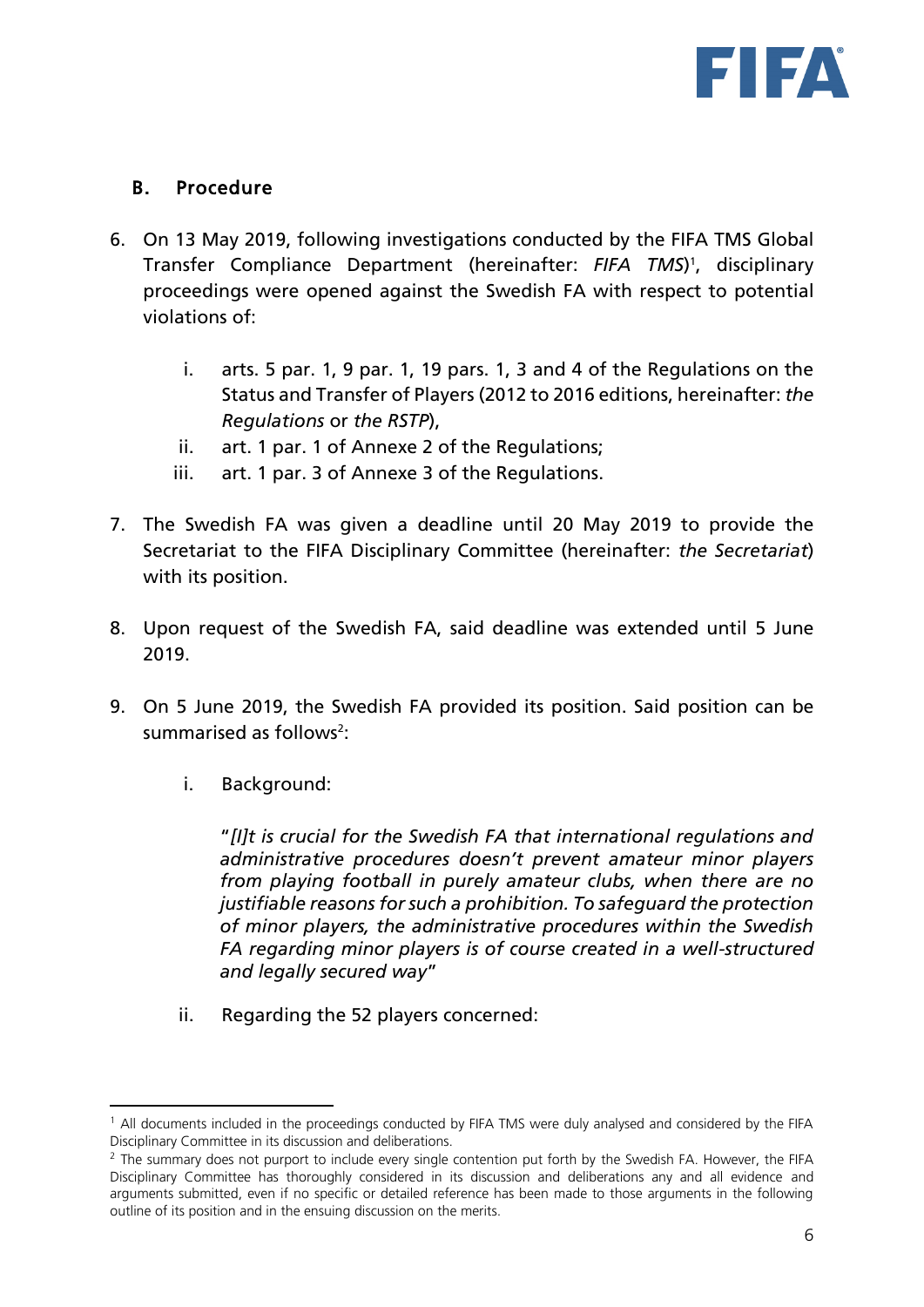

- (a) 37 were amateur players who visited Sweden as exchange students or for school education, 4 were amateur players who was granted provisional registration with Swedish clubs due to a very long administrative procedure and 11 were players from Finland who were granted a provisional registration for the Swedish club Haparanda FF (a purely amateur club) based on the exception in art. 19 par. 2 c) of the Regulations;
- (b) 28 of the 52 players on the list are citizens from the Nordic countries, and therefore outside the scope of the rationale behind the RSTP which is "*to protect minor players from trafficking and being abandoned on the streets in foreign countries*";
- (c) All 52 players were monitored by the Swedish FA during their time in Sweden "*to make sure the clubs they were granted registration for have acted in the best interest of the players*";
- iii. Regarding the 37 players considered as "exchange students" (namely Players 1-8, 10, 13-20, 32-37 and 39-52):
	- (a) "*[W]ithin the European Union, every youth has the right to study in another European Union country for one year*". More specifically, "*within the Nordic countries every youth has the right to study all his or her high school years in one of the other Nordic countries*";
	- (b) All of them were "*granted a provisional registration for a Swedish club based on an extraordinary decision by the national Competitions Committee*" as they "*were visiting Sweden as exchange students or to take part in educational programmes over a limited period of time. Everyone of them were amateur players and played only with purely amateur clubs during their stay in Sweden*";
	- (c) "*Due to the Nordic climate the football season in Sweden is very short*" and a "*prolonged registration process for these 37 players should have limited the players to only take part in a petite part of [the] season*";
	- (d) "*In January 2017 the Swedish FA noted that FIFA (…) had changed its jurisprudence to allow exceptions for minor players moving from one country to another as exchange*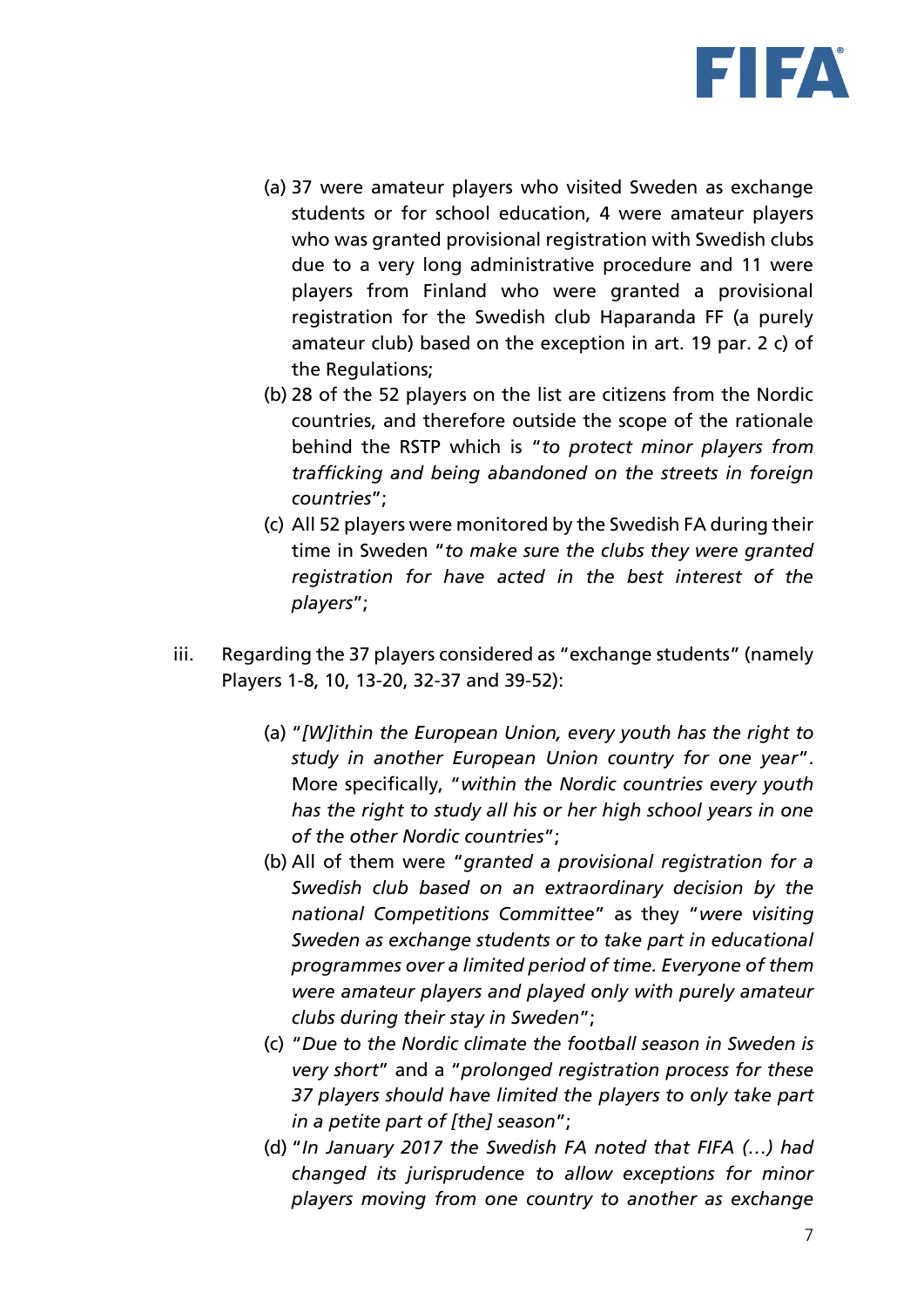

*students or to take part in educational programmes over a limited period of time. The Swedish FA were unaware of the new jurisprudence, since FIFA hadn't informed the associations about it. The new jurisprudence is in line with how the Swedish FA had dealt with similar cases before. After the Swedish FA were informed about the new jurisprudence, [it hasn't] granted one single provisional registration for a player based on his or her status as an exchange student*";

- iv. Regarding the 4 players provisionally registered due to a very long administrative procedure (namely Players 9, 11-12 and 38):
	- (a) "*Because of an extra ordinary decision made by the national Competitions Committee these 4 amateur players were granted a provisional registration for different Swedish clubs*";
	- (b) This decision was:
		- "*based on the players social situation, a prolonged administrative process to register them and the fact that the Swedish football season is shortened due to the Nordic climate*";
		- "*taken after a thorough analysis of the FIFA minor Regulations*" as the Committee considered that the players "*met the requirements in the Regulations for being transferred internationally*";
	- (c) The players' registration was "*only provisional until FIFA had rendered its decisions*". In fact, "*[s]hould FIFA have rejected the applications the registration of the players would have been revoked by the Swedish FA and the players wouldn't have been eligible to represent the Swedish clubs*".
- v. Regarding the 11 players from Finland provisionally registered for Haparanda FF (namely Players 21-31):
	- (a) "*Everyone of these 11 amateur players were previously registered for the Finnish football club Tornion Jalkapalloklubi, based in the city of Tornio in Finland*" which is "*situated 750 meters from the Swedish border and 1.8 km*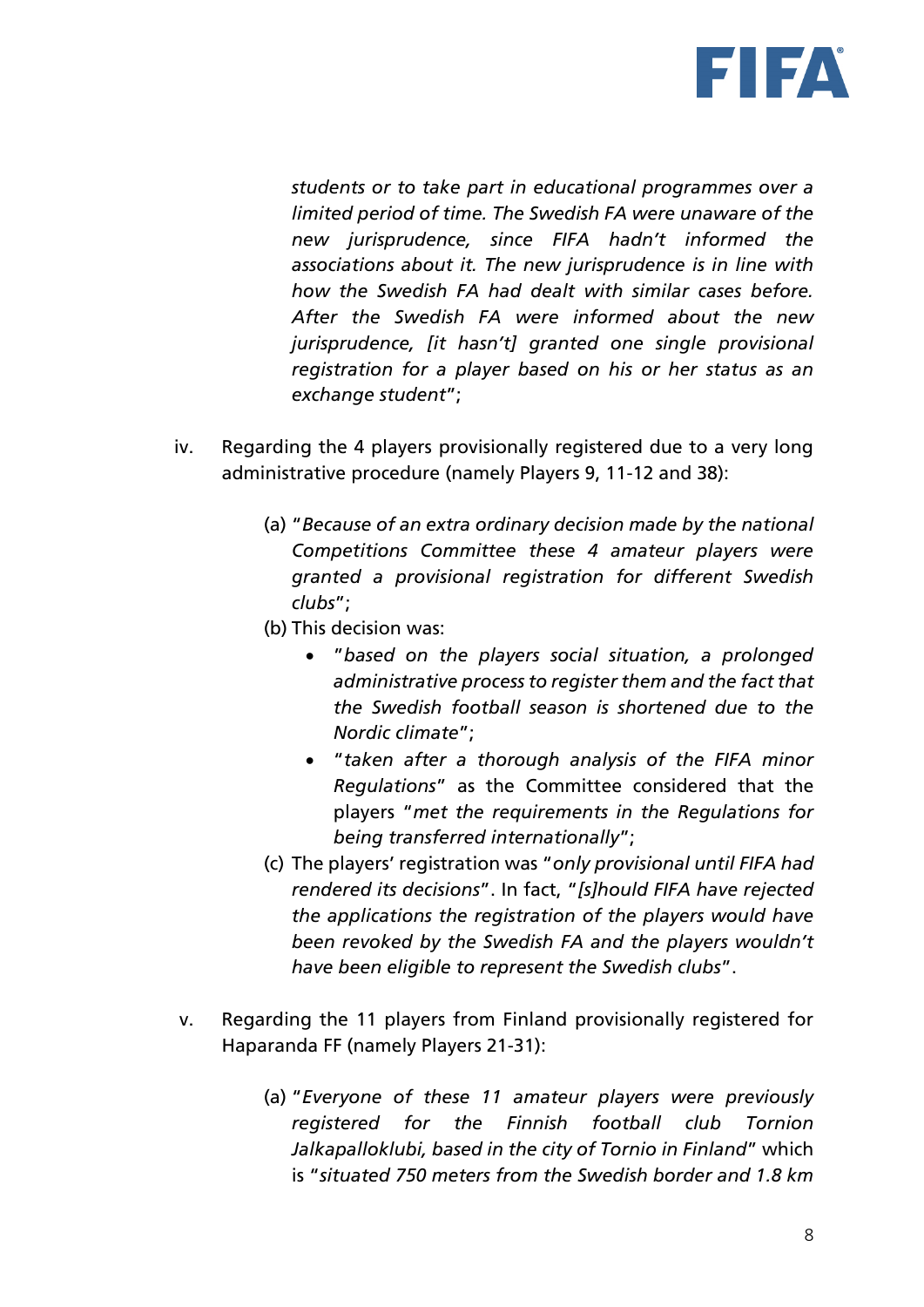

*from the Swedish city Haparanda, where Haparanda FF is based*";

- (b) As such, "*the national Competitions Committee decided to grant the players provisional registrations for the Swedish club Haparanda FF*" on the basis of "the exception in art. 19 par. 2 c) of the Regulations" but also to avoid "a prolonged administrative process to seek an exemption from FIFA". In fact, "*[s]hould FIFA have rejected the applications the players would no longer have been eligible to represent Haparanda FF*";
- (c) The rationales behind the Regulations of international transfers of minors were not at hand for these players as they "*could still live together with their parents in Finland and they even had the opportunity to walk across the boarder to Haparanda to take part in the football activities in their new club*";
- vi. Summary:
	- (a) "*[A]ll the 52 minor players on the list are amateur players who have been playing purely amateur football on grassroot level in Sweden*". They were all monitored by the Swedish FA during their time in Sweden;
	- (b) The Swedish FA considers that "*we must let young people play football and that administrative procedures shouldn't prevent this from happening*", "*[e]specially in situations when there's no justifiable reasons for such a prohibition*";
	- (c) "*[E]ven if the Disciplinary Committee – from a formal/semantic point of view – will find a violation of the regulations concerning minor players, there should be no sanction at all or, considering the mitigating facts in this case, a warning*".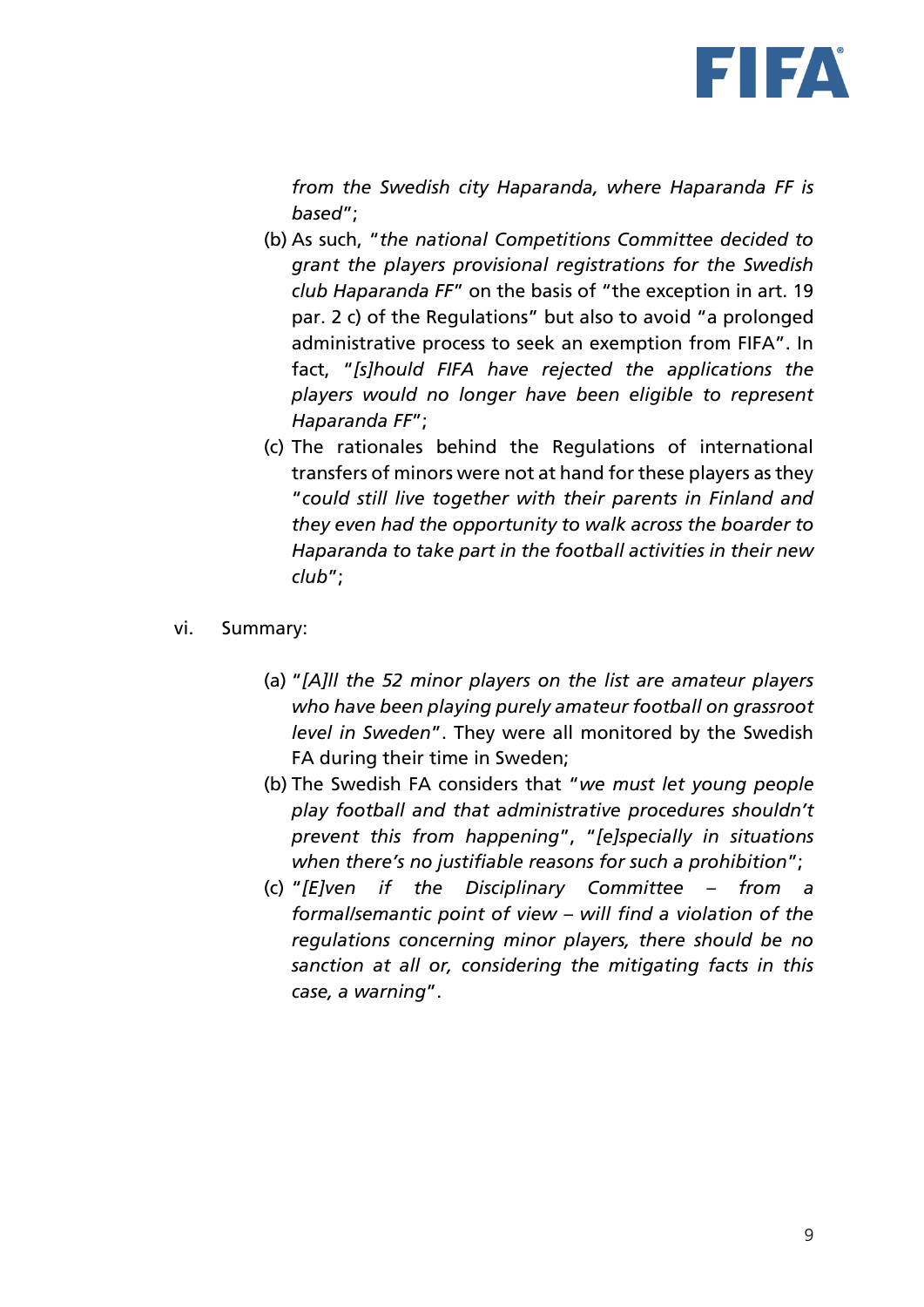

## II. and considered

#### A. Jurisdiction

- 1. In accordance with art. 53 par. 2 of the FIFA Statutes, the Disciplinary Committee (hereinafter also referred to as *the Committee*) may pronounce the sanctions described in the Statutes and the FIFA Disciplinary Code (FDC) on member associations, clubs, officials, players, intermediaries and licensed match agents.
- 2. Pursuant to art. 25 par. 3 of the Regulations, disciplinary proceedings for violation of the Regulations shall, unless otherwise stipulated by the Regulations, be in accordance with the FDC.
- 3. In continuation, art. 9.2 par. 1 of Annexe 3 of the Regulations provides that the Committee is responsible for imposing sanctions in accordance with the FDC with respect to violations of the provisions of Annexe 3 of the Regulations.
- 4. With the above in mind, the Committee first noted that the Swedish FA at no point during the present proceedings challenged the jurisdiction of the Committee or the applicability of the FDC.
- 5. As a result of the foregoing considerations, the Committee deemed that it is competent to evaluate the matter at hand and to pronounce sanctions in case of corresponding violations.

#### B. Applicable regulations

6. With respect to the applicable regulations, the Committee first emphasised that, in accordance with art. 19 par. 1 of the Regulations, "*[i]nternational transfers of players are only permitted if the player is over the age of 18".* In accordance with art. 19 par. 3 of the Regulations, "*[t]he conditions of this article shall also apply to any player who has never previously been registered with a club, is not a national of the country in which he wishes to be registered for the first time and has not lived continuously for at least the last five years in said country*".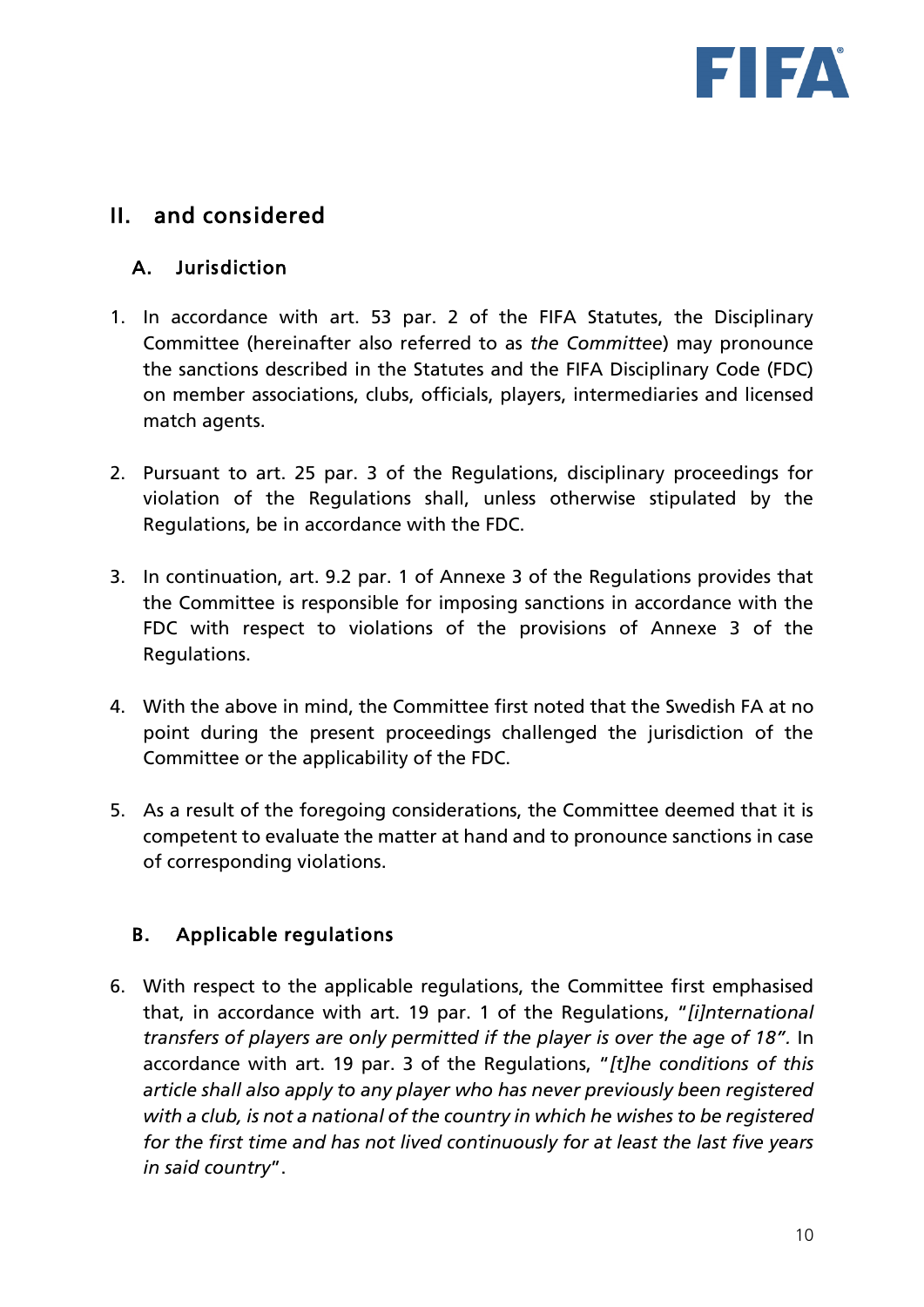

- 7. In this respect, the Committee recalled that art. 19 par. 4 of the Regulations establishes that "*[e]very international transfer according to paragraph 2 and every first registration according to paragraph 3, as well as every first registration of a foreign minor player who has lived continuously for at least the last five years in the country in which he wishes to be registered, is subject to the approval of the sub-committee appointed by the Players' Status Committee for that purpose. The application for approval shall be submitted by the association that wishes to register the player (…). The sub-committee's approval shall be obtained prior to any request from an association for an International Transfer Certificate and/or a first registration (…)*".
- 8. In continuation, reference shall also be made to art. 1 par. 1 of Annexe 2 of the Regulations which establishes that "*[a]ll applications for a first registration of a minor according to article 19 paragraph 3, or an international transfer involving a minor according to article 19 paragraph 2, must be submitted and managed through TMS*", as well as to art. 1 par. 3 of Annexe 3 of the Regulations in accordance with which "*TMS* [the Transfer Matching System] *helps safeguard the protection of minors. If a minor is being registered as a non-national for the first time or is involved in an international transfer, an approval must be given by a sub-committee appointed by the Players' Status Committee for that purpose (cf. article 19 paragraph 4). The request for approval by the association that wishes to register the minor on the basis of article 19 paragraphs 2 and 3 and the subsequent decision-making workflow must be conducted through TMS (cf. Annexe 2)*".
- 9. Notwithstanding the above, the Committee equally recalled that according to art. 5 par. 1 of the Regulations "*[a] player must be registered at an association to play for a club as either a professional or an amateur in accordance with the provisions of article 2. Only registered players are eligible to participate in organised football*", while art. 9 par. 1 of the Regulations provides that "*[p]layers registered at one association may only be registered at a new association once the latter has received an International Transfer Certificate (hereinafter: ITC) from the former association*".

#### C. Analysis of the violations by the Swedish FA

10. The relevant provisions having been recalled, as a preliminary remark, the Committee found it worthwhile to emphasise that the protection of minors constitutes one of the principles included in the agreement that was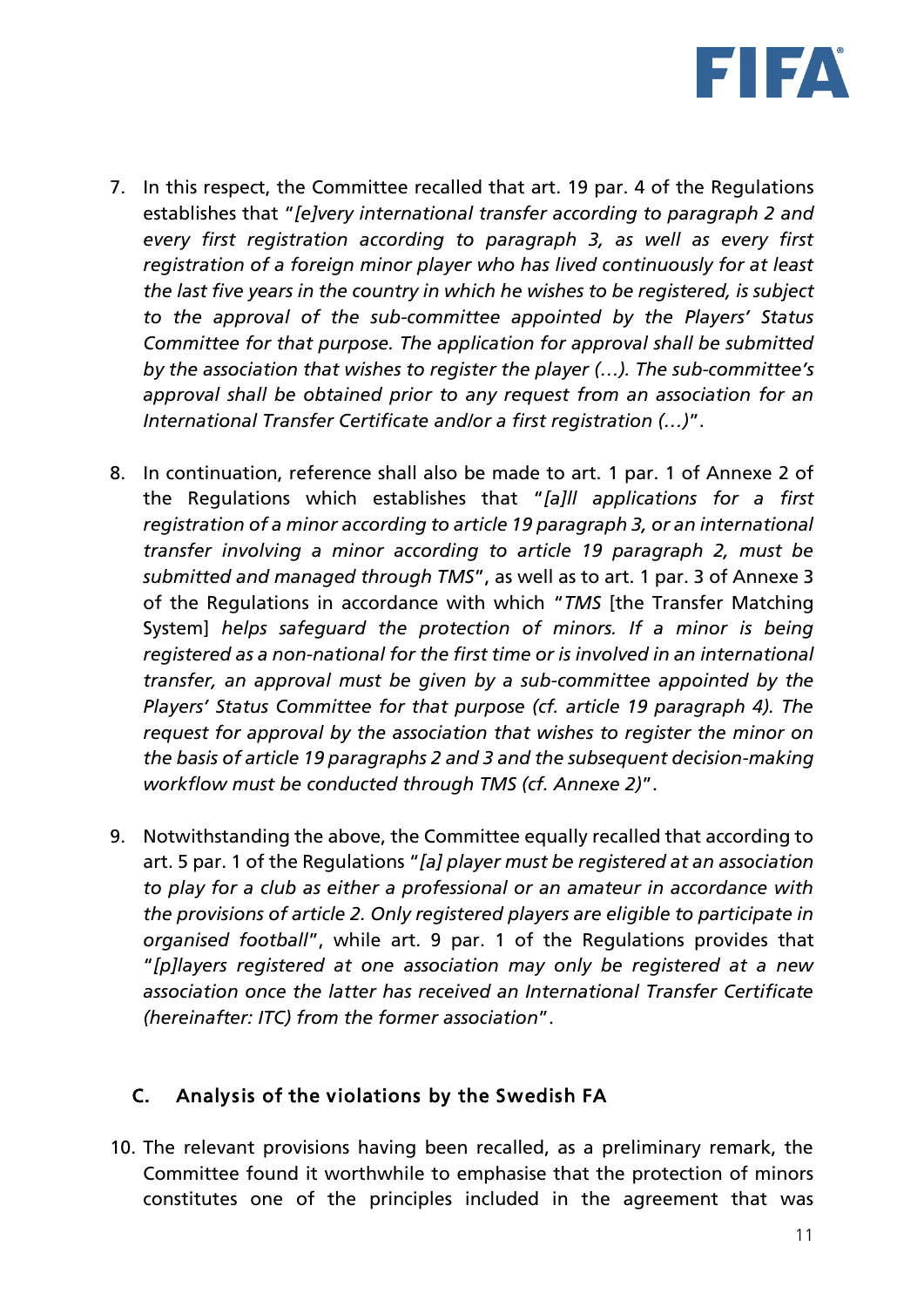

concluded between FIFA, UEFA and the European Commission in March 2001 and is one of the essential pillars of the Regulations since then. All of the aforementioned authorities and members of the football community agreed that the measures to ensure the protection of minors and to combat abuses require robust rules which must be implemented in a consistent and strict manner. Such principles were recognised by the Court of Arbitration for Sport (CAS) which by a decision of 6 March 2009 (CAS 2008/A/1485 FC Midtjylland A/S v. FIFA), confirmed the legality of the relevant FIFA regulations, further emphasising that these provisions do not contravene any rule of public policy or European law.

11. In continuation, the Committee pointed out that FIFA's efforts to protect minors have since then been recognised by CAS on several occasions (CAS 2005/A/955 Càdiz C.F., SAD v. FIFA and Asociación Paraguaya de Fútbol & 956 Carlos Javier Acuña Caballero v. FIFA and Asociación Paraguaya de Fútbol, CAS 2008/A/1485 FC Midtjylland A/S v. FIFA, CAS 2011/A/2354 Elmir Muhic v. FIFA, CAS 2011/A/2494 FC Girondins de Bordeaux v. FIFA, CAS 2012/A/2787 Villareal CF. FIFA, CAS 2014/A/3611 Real Madrid FC v. FIFA, CAS 2014/A/3793 Fútbol Club Barcelona, CAS 2014/A/3813 Real Federación Española de Fútbol v. FIFA, CAS 2015/A/4312 John Kenneth Hilton v. FIFA, CAS 2016/A/4785 Real Madrid Club de Fútbol v. FIFA, CAS 2016/A/4805 Club Atlético de Madrid SAD v. FIFA and CAS 2017/A/5244 Oscar Bobb & Associação Juvenil Escola de Futebol Hernâni Gonçalves v. FIFA).

#### *(1) General remarks*

- 12. That having been established, the Committee subsequently analysed the evidence at its disposal (*i.e.* the documentation and information provided by the Swedish FA, as well as by the Players' former associations in the scope of the proceedings before FIFA TMS but also the ones provided by the Swedish FA during the present proceedings) to determine the potential violations of the RSTP committed by the Swedish FA.
- 13. In continuation, the Committee turned its attention to the birth dates of the players involved and acknowledged that, at the time they joined the Swedish clubs, they were all minors in accordance with the definitions section of the Regulations.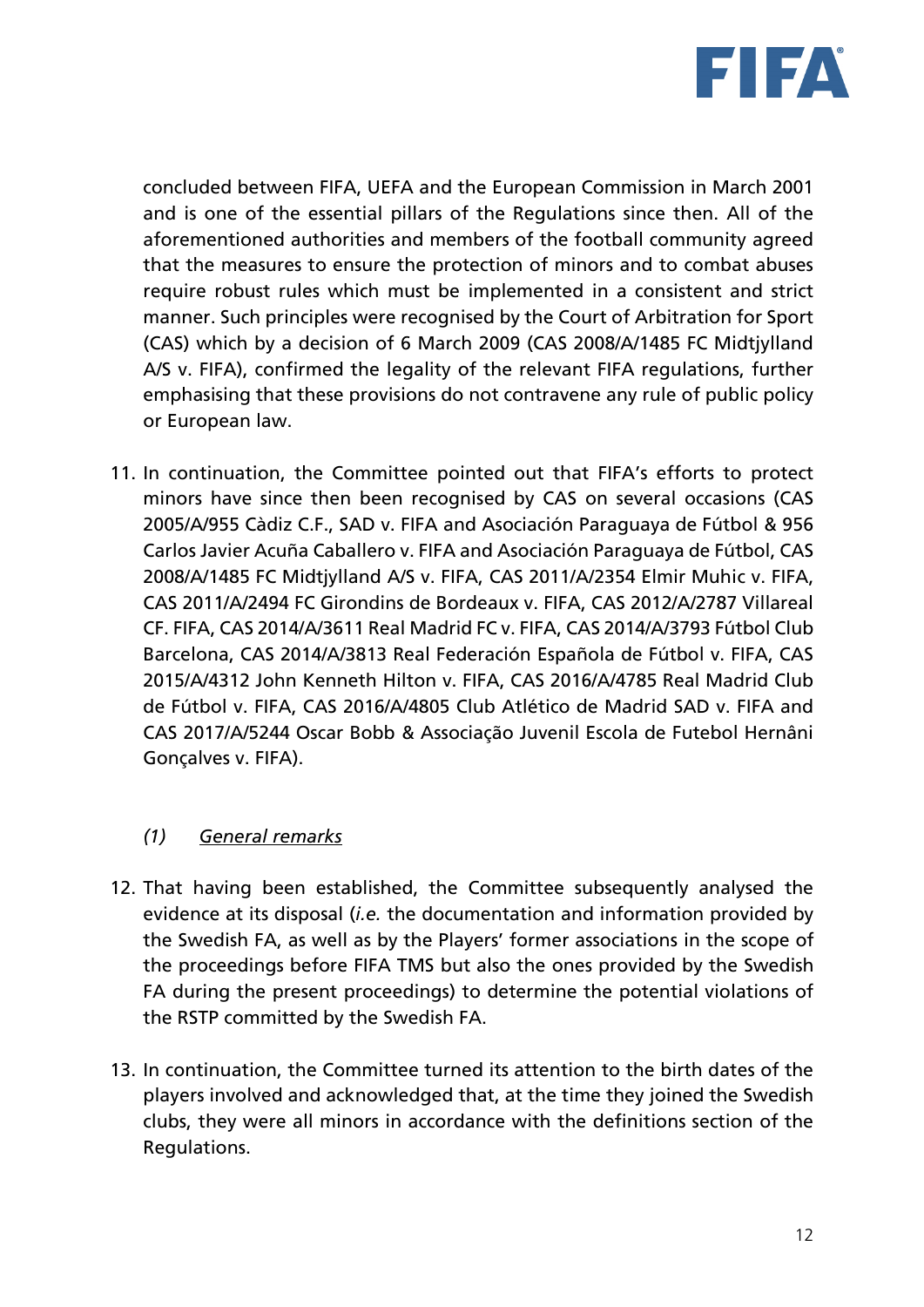

- 14. The Committee subsequently highlighted that at no point during the present proceedings did the Swedish FA contest that the players concerned by the matter at hand joined Swedish clubs nor that they were registered by the Swedish FA. To the contrary, the Swedish FA explicitly confirmed their registration – also providing the relevant registration dates –, further stating that "*[t]he list of the 52 players (…) contains 37 minor amateur players who visited Sweden as exchange students or for school education, 4 minor amateur players who was granted provisional registration with Swedish clubs due to a very long administrative procedure and 11 minor players from Finland granted a provisional registration for the Swedish club Haparanda FF (a purely amateur club) based on the exception in art. 19 par. 2 c) of the Regulations*".
- 15. With the above in mind, the Committee decided that it had to analyse as to whether the Swedish FA followed the appropriate procedure to register the Players subject to the matter at hand.
	- *(2) Art. 19 of the RSTP (in conjunction with art. 1 par. 1 of Annexe 2 of the RSTP and 1 par. 3 of Annexe 3 of the RSTP)*
- 16. First and foremost, the Committee reiterated that, in principle, international transfers of players are only permitted if the player is over the age of 18 (art. 19 par. 1 of the RSTP). The same principle applies to the registration of foreign minor players (art. 19 par. 3 of the RSTP).
- 17. Notwithstanding the above, the Committee recognised that art. 19 par. 2 of the Regulations provides for three exceptions to the general principle of art. 19 par. 1 of the Regulations, under which circumstances an international transfer of a minor player or the first registration of a foreign minor player could be possible.
- 18. However, the Committee pointed out that, even in the event that one of the exceptions laid down under art. 19 par. 2 of the Regulations would have be applicable to the situation of a player, neither its "new" club nor the association concerned would be authorised to complete the player's transfer/first registration unless and until the Sub-Committee had granted its approval. Indeed, in line with art. 19 par. 4 of the Regulations, such an international transfer / first registration "*is subject to the approval of the subcommittee appointed by the Players' Status Committee for that purpose*" and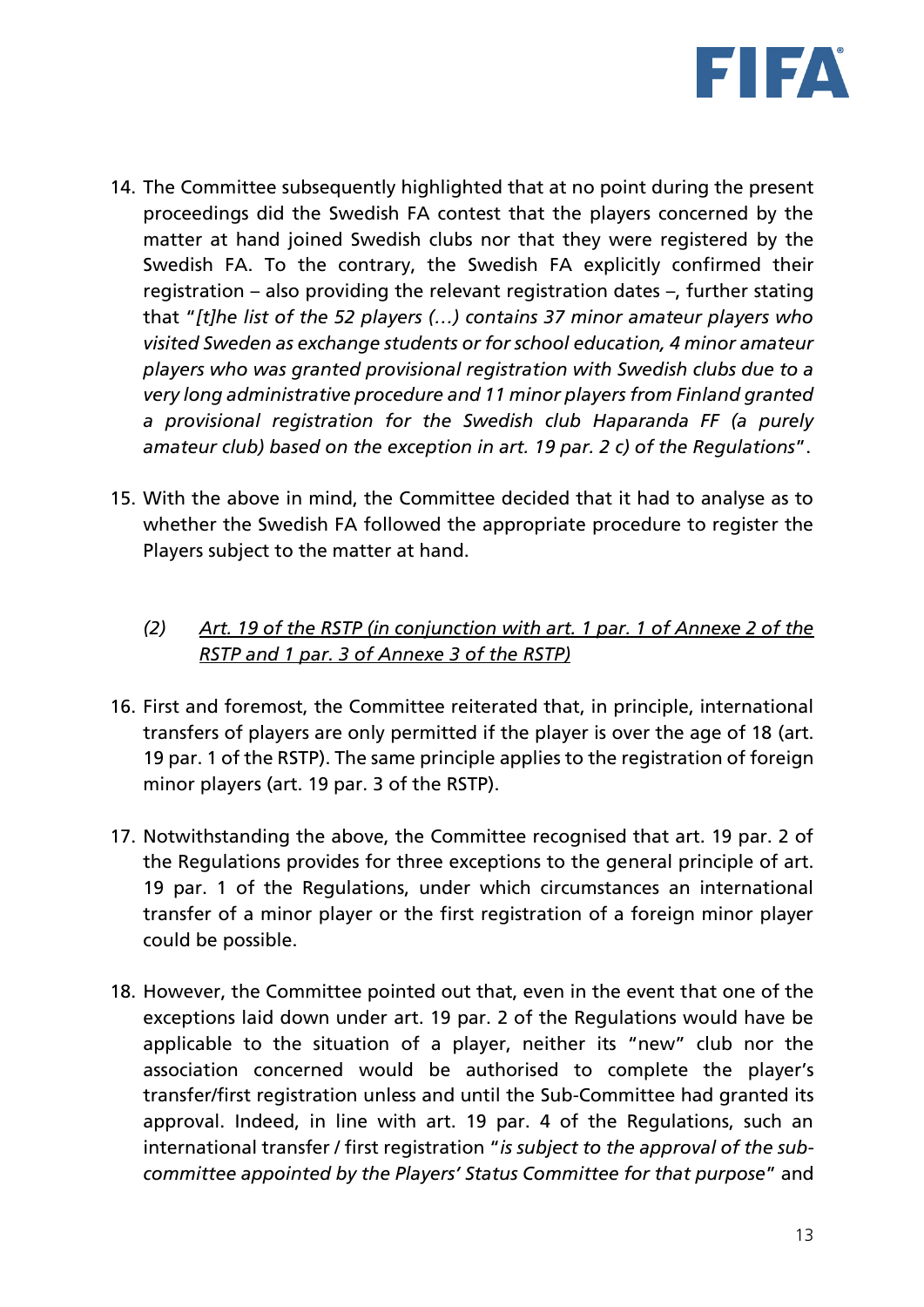

said approval shall be obtained prior to the registration of the minor player concerned.

- 19. With respect to the case at hand, and for the sake of completeness, the Committee emphasised that, on 8 June 2016, the bureau of the Sub-Committee granted the Swedish FA a "*limited exemption from the obligation to refer applications for approval for minor players to the Sub-Committee of the Players' Status Committee in accordance with art. 19 par. 4 of the Regulations*" (hereinafter: *the limited exemption*).
- 20. With this in mind, and in particular taking into consideration the dates on which the minor players at hand had been registered at the Swedish FA, the Committee emphasised that such exemption would only have been potentially applicable for Players 13, 43, 44 and 45 (who have been registered on 9 September 2016 – Player 13 –, 30 August 2016 – Players 43 and 44 – and 23 September 2016 – Player 45 – respectively). Nevertheless, it is worth mentioning:
	- i. On the one hand that the limited exemption was in any event not applicable to the registration of Player 13, said player having been registered for a club of professional status (the limited exemption being only valid for minor amateur players who only wish to be registered with purely amateur clubs);
	- ii. On the other hand that the Swedish FA never claimed having used the limited exemption granted to it to proceed with the registration of Players 43 to 45, nor were these players reported in the relevant report related to the limited exemption.
- 21. With respect to the other players subject to the matter at hand, it appears to be clear that, at the time they were registered, *i.e.* in prior to 8 June 2016, no limited exemption had been granted to the Swedish FA. In other words, any international transfer of a minor player and/or any first registration of a foreign minor player had to be approved by the Sub-Committee as per art. 19 par. 4 of the RSTP.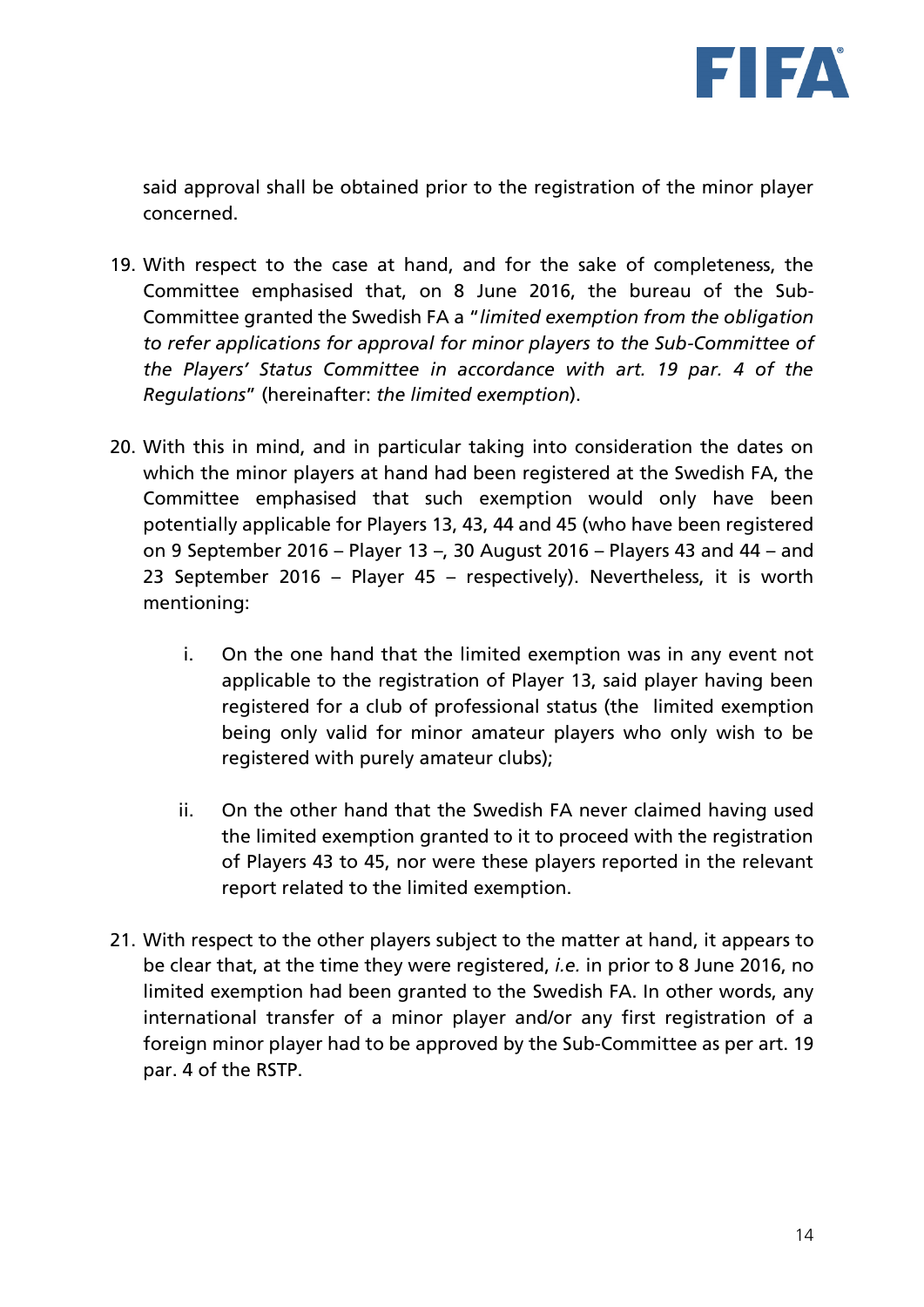

- 22. As a result of these considerations, the Committee concluded that the Players' international transfers to Sweden (Players 1-37, 39-41 and 43-45<sup>3</sup>) and/or their first registration in Sweden (Players 38, 42<sup>4</sup> and 46-52<sup>5</sup>) were undoubtedly subject to the prior approval of the Sub-Committee in line with art. 19 par. 4 of the RSTP.
- 23. In this regard, the Committee first observed that, except for Players 1, 9, 11- 12, 21-31 and 38, no application had been submitted by the Swedish FA to the Sub-Committee.
- 24. As far as Players 9, 11-12, 21-31 and 38 are concerned, the Committee acknowledged that:
	- i. for Player 9 a minor application has been submitted via TMS by the Swedish FA (H-0000852) and approved by the Sub-Committee on 4 October 2015;
	- ii. for Player 11, two minor applications have been submitted via TMS by the Swedish FA (D-0002520 and D-0002879), the second one being accepted on 14 January 2016;
	- iii. for Players 21-31, minor applications have been submitted via TMS by the Swedish FA and subsequently approved on 24 May 2015;
	- iv. for Player 38, two minor applications have been submitted via TMS by the Swedish FA (B-0002585 and B-0003415), the second one being accepted on 27 November 2015.

 $\overline{a}$ <sup>3</sup> These players having all previously been registered at an association other than the Swedish FA, as confirmed by the relevant associations, the Committee highlighted that their potential registration in Sweden, *i.e.* a country other than their country of origin, and/or their international move to such country, would be considered as an international transfer

<sup>4</sup> With respect to Players 38 and 42, the Committee acknowledged that they were previously registered in Spain – until 30 June 2011 – and in Mexico – during the 2009-2010 season –, but do not seem to have been registered at another association since them. As a result, taking into consideration art. 4 par. 1 of the RSTP, these players did not appear to still be registered at the time of their move to Sweden. As such, their potential registration in Sweden would be considered a first registration.

<sup>5</sup> The Committee emphasised that, on the basis of the file at its disposal, it appeared to be clear that, prior to their move to Sweden, Players 46 to 52 had never been previously registered for any other club and/or at any other association. As a result, their potential registration in a country other than their country of origin, as is the case for their registration in Sweden, would be considered a first registration falling under the scope of art. 19 par. 3 of the Regulations.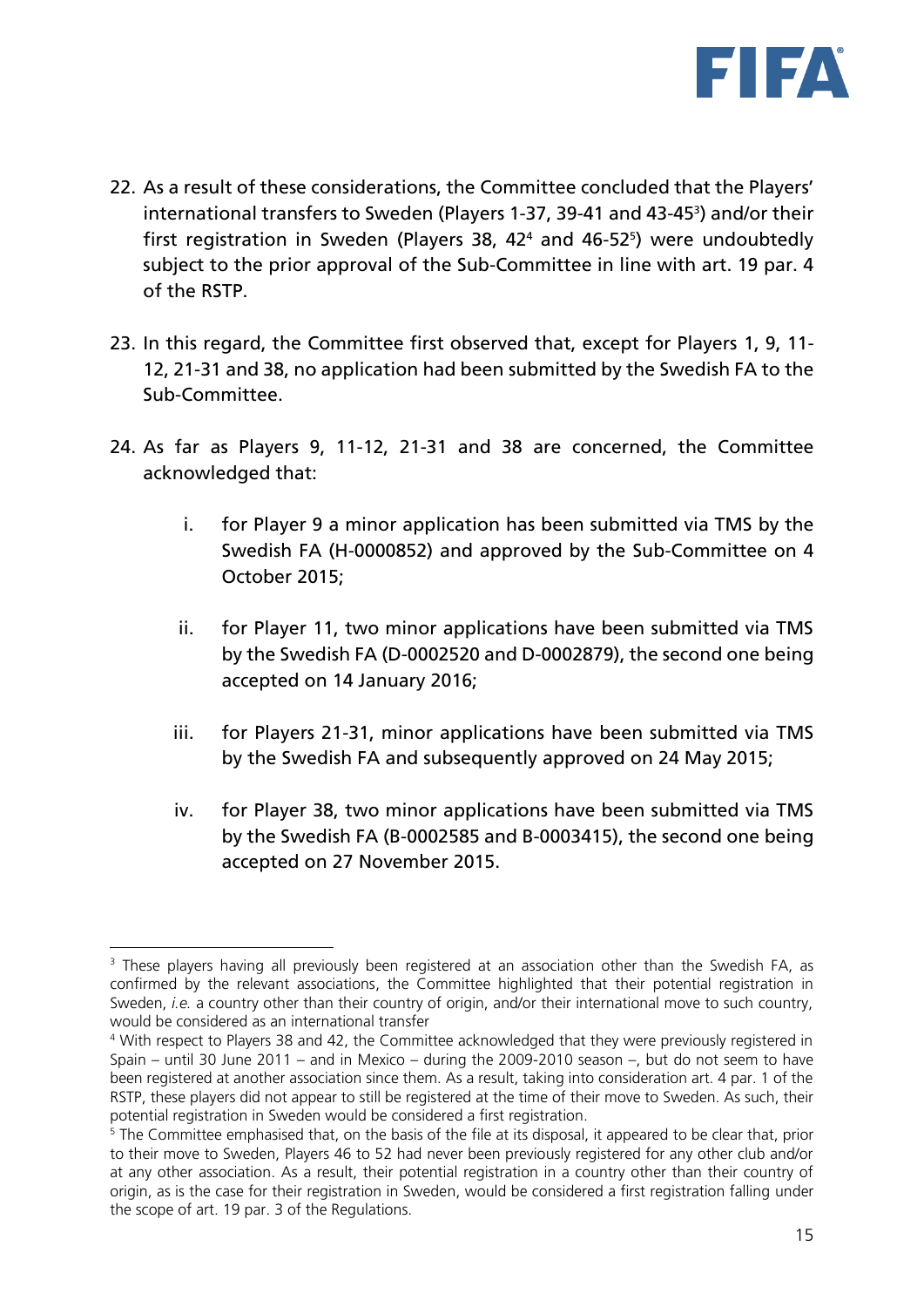

Having said that, the Committee however emphasised that, as shown by the registration dates provided by the Swedish FA, all these players were registered by the latter prior to the relevant applications being accepted by the Sub-Committee. In these circumstances, the Committee found it worthwhile to transpose to the associations the developments made by CAS in its award CAS 2016/A/4785 Real Madrid Club de Fútbol v. FIFA in relation to clubs regarding art. 19 par. 4 of the RSTP: "*Nowhere in the RSTP is there an exception to the strict and mandatory requirements set out in Articles 19.4 (…) it is totally irrelevant (i) whether or not a club is certain that, based on the player's situation, the FIFA Subcommitee will eventually approve a minor's international transfer or his first registration, or (ii) whether such approval is actually later obtained, or (iii) whether the player refrained from playing Organised football during the interim […]. Based on the current regulatory regime, a future, positive expectation does not relieve a club to obtain in advance the necessary authorizations*". In continuation, the Committee referred to CAS 2016/A/4805 Club Atlético de Madrid SAD v. FIFA in which it was confirmed that the possibility to sanction the "*failure to timely request for approval from the Sub-Committee where this was required, despite the fact that such approval may have been granted by the Sub-Committee retrospectively*".

- 25. In what concerns Player 1, the Committee observed that the minor application submitted via TMS by the Swedish FA (H-0000546) was subsequently rejected by the Sub-Committee on 5 September 2013. The Committee's attention was however drawn to the fact that, despite said decision, the Swedish FA proceeded to register the Player on 25 April 2014.
- 26. As a result of all the above, the Committee considered that, by registering:
	- i. Players 2-8, 10, 13-20, 32-37 and 39-52 without an application being submitted and approved by the Sub-Committee;
	- ii. Player 1 despite his minor application having been rejected by the Sub-Committee;
	- iii. Players 9, 11-12, 21-31 and 38 prior to their minor application being approved by the Sub-Committee;

the Swedish FA failed to follow the correct procedure governing applications for international transfers of minor players and first registration of foreign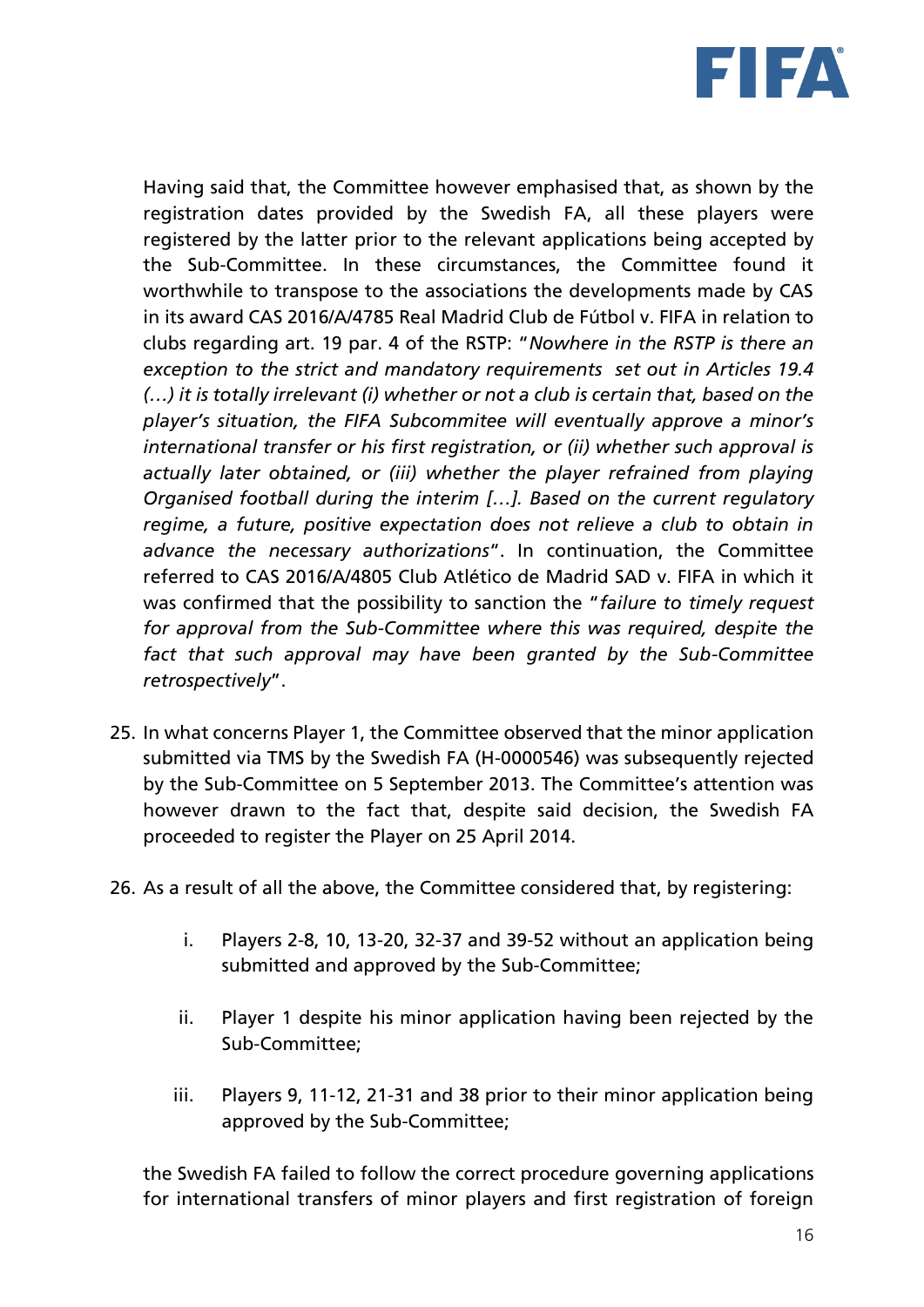

minor players and is therefore in violation of art. 19 par. 4 of the RSTP as read together with art. 1 par. 1 of Annexe 2 of the Regulations and art. 1 par. 3 of Annexe 3 of the Regulations<sup>6</sup>.

27. It also results from the above that:

 $\overline{a}$ 

i. by moving from clubs affiliated to associations other than the Swedish FA to clubs affiliated to the Swedish FA, whilst being aged below 18 – and without any prior approval of the Sub-Committee –, Players 1-37, 39-41 and 43-45 were all internationally transferred in contravention of art. 19 par. 1 of the Regulations. In this respect, and for the sake of good order, the Committee recalled that that "*[t]here should be no doubt that the ban on transferring under-aged players is addressed to both "associations" and clubs*" (CAS 2014/A/3793 FC Barcelona v. FIFA, par. 9.2). In addition, the Committee underlined that "*[t]his [art. 19.1], is the backbone of the FIFA RSTP provisions on the protection of minors and is a provision that must complied by clubs and associations alike*" (CAS 2014/A/3813, par. 229).

As such, the Swedish FA has to be found liable for the breach of art. 19 par. 1 of the RSTP on 43 occasions.

- ii. by proceeding to the first registration of Players 38, 42 and 46-52 for Swedish clubs while they were still minors – and without any prior approval of the Sub-Committee –, the Swedish FA breached art. 19 par. 3 of the RSTP on 9 occasions.
- 28. At this stage, the Committee was of the opinion that the Swedish FA did not act with the requested diligence expected in circumstances such as the ones at hand. These deficiencies led to the current situation in which minor players were internationally transferred and/or registered without the relevant applicable procedures having been followed.
- 29. Notwithstanding the above, the Committee noted that the Swedish FA argued that it proceeded to register all these players "*in the best interest of the*

<sup>6</sup> With respect to Players 9, 11, 21-31 and 38, the Committee wished to underline that the Swedish FA is to be found guilty of a violation of art. 19 par. 4 of the Regulations, regardless of whether their international transfer was retrospectively approved by the Sub-Committee. Indeed, as emphasised by CAS "*[a]lthough a procedural violation of article 19(4) FIFA RSTP is less serious than a substantive violation of article 19(1) or (3) FIFA RSTP, it is nonetheless a violation*" (par. 244).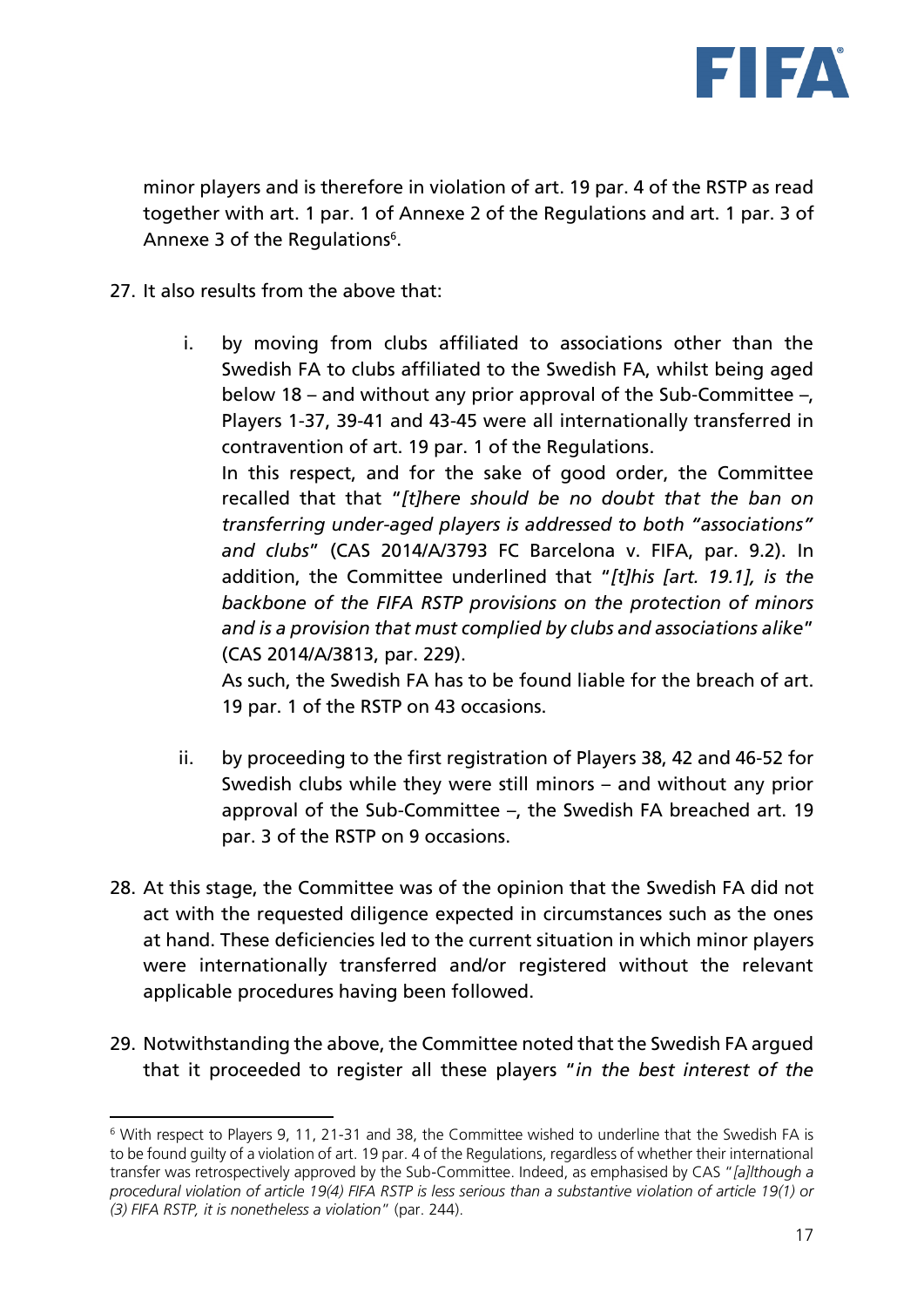

*players*" taking into consideration the length of the "*administrative procedures*".

- 30. In so far as Players 1-8, 10, 13-20, 32-37 and 39-52 are concerned, the Swedish FA considered them as "*exchange students*", further explaining that they were "*granted a provisional registration for a Swedish club based on an extraordinary decision by the national Competitions Committee*" as they "*were visiting Sweden as exchange students or to take part in educational programmes over a limited period of time. Everyone of them were amateur players and played only with purely amateur clubs during their stay in Sweden*".
- 31. In this respect, the Committee acknowledged that, in February 2017, FIFA released its "Minor application guide", making reference to the jurisprudence of the Sub-Committee related to exchange students. According to the Swedish FA, such stance "*is in line with how the Swedish FA had dealt with similar cases before*" and after the issuance of this document, it did not grant "*one single provisional registration for a player based on his or her status as an exchange student*".
- 32. In reply thereto, the Committee wanted to refer, once again, to art. 19 par. 4 of the Regulations which undoubtedly establishes that all international transfers of minor players and/or first registration of foreign minor players have to be approved by the Sub-Committee. As a matter of fact, in case the Swedish FA effectively deemed that the very particular circumstances of these minor players (which seemingly did not fulfil any of the regulatory exceptions) would have justified their registration, and in order to comply with the RSTP, it should have submitted a formal request for the Sub-Committee to consider these specific affairs and to pass a formal decision, in accordance with art. 19 par. 4 of the Regulations.
- 33. With regard to the 4 players provisionally registered allegedly due to a very long administrative procedure (namely Players 9, 11-12 and 38), the Committee first wishes to emphasise that the length in the procedure of the minor applications was partially due to the Swedish FA. As a matter of fact, for these Players, the applications submitted by the Swedish FA were incomplete and additional documentation and/or information had to be requested from the latter. On top of that, these requests remained unanswered by the Swedish FA for Players 11-12 and 38, leading to the rejection of some of the applications, therefore delaying even more the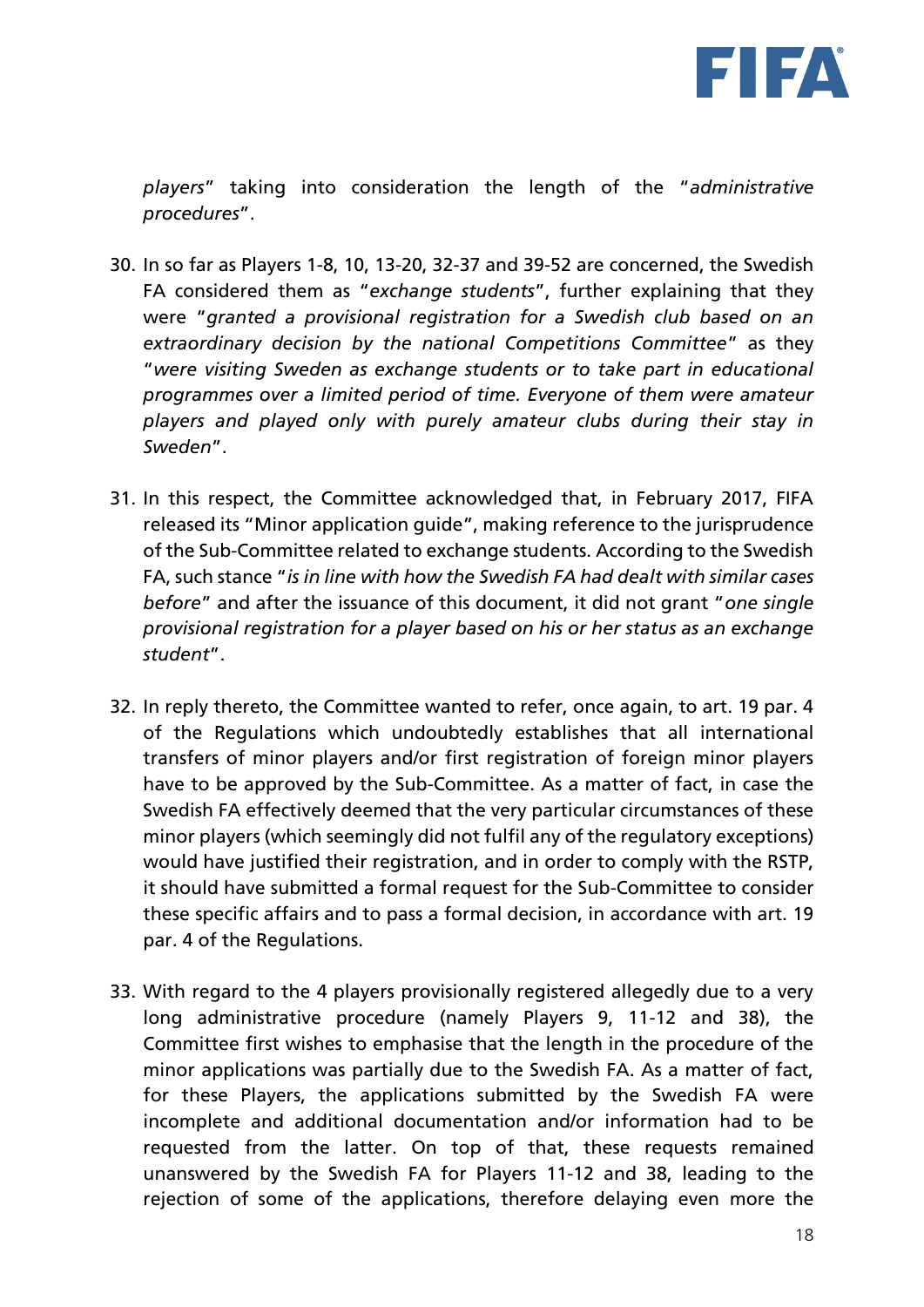

process until a complete application could be assessed (and ultimately accepted) by the Sub-Committee.

- 34. Finally, the Committee notes that for the 11 players from Finland provisionally registered for Haparanda FF (namely Players 21-31), the Swedish FA considered that they complied with the exception of art. 19 par. 2 c) of the RSTP and therefore granted them a "*provisional registration*". In reply thereto, the Committee wishes once again to refer to the developments of CAS in its awards CAS 2016/A/4785 Real Madrid Club de Fútbol v. FIFA and CAS 2016/A/4805 Club Atlético de Madrid SAD v. FIFA (cf. para. 24 *supra*). In continuation, the Committee noted that the Swedish FA's intention with respect to these players was to avoid "*a prolonged administrative process to seek an exemption from FIFA*". The Committee was however left unconvinced with respect to that argument, particularly considering that the minor application process *via* the Sub-Committee lasted for less than two weeks for all of them (the relevant minor applications being submitted by the Swedish FA on 12 May 2015 and accepted by the Sub-Committee on 24 May 2015).
- 35. As a result of all of the above, although it understands that the intention of the Swedish FA does not appear to have been to circumvent the Regulations, but was allegedly rather meant to avoid "*administrative procedures*" to prevent youth players from playing football "*[e]specially in situations when there's no justifiable reasons for such a prohibition*", the Committee was eager to emphasise that the system would not serve its purpose and would not be viable, should all the stakeholders act in the same way as the Swedish FA did *in casu*, *i.e.* by allowing minor players to be internationally transferred and/or registered without any prior approval in accordance with art. 19 par. 4 of the Regulations. As a matter of fact, by no means can an association be in a position to assess the players' situation on behalf of the Sub-Committee, and substitute itself to the latter – unless it is granted a limited exemption –.

#### *(3) Art. 9 par. 1 of the Regulations*

36. As far as art. 9 par. 1 of the RSTP is concerned, that rule, in conjunction with art. 9 par. 4, stipulates the procurement of an ITC as a prerequisite for the registration of a player over the age of 12 (this age being lowered to 10 since 1 March 2015, cf. FIFA Circular no. 1468) with a new association and at a new club.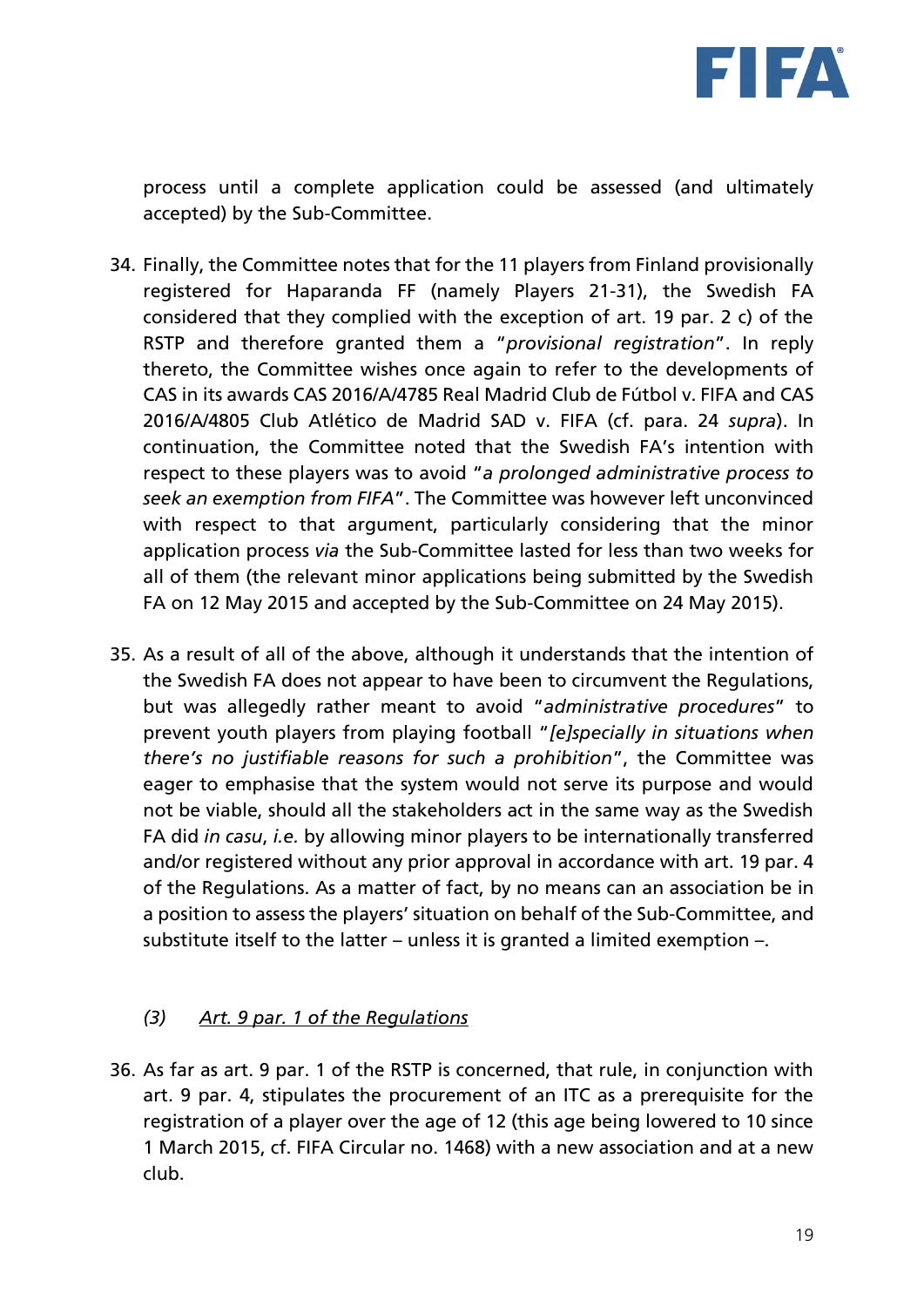

37. Against such background and for the sake of good order, the Committee observed from the file in its possession that Players 1-37, 39-41 and 43-45 were all duly registered at a foreign association prior to their move to Sweden.

*a) Players 1-2, 4, 9 and 11*

- 38. The above having been established, the Committee subsequently observed that:
	- i. with respect to Player 1:
		- following the relevant request from the Swedish FA received on 4 June 2015 (*i.e.* once the Player became an adult), the Norwegian FA delivered the player's ITC on 12 June 2015;
		- the Player was however registered by the Swedish FA for a Swedish club on 25 April 2014, *i.e.* more than a year before the ITC was requested and while the player was still a minor (but also without the prior approval of the Sub-Committee as demonstrated above);
	- ii. with respect to Player 2:
		- the Kosovan FA delivered the Player's ITC on 26 February 2015 (*i.e.* once the Player was an adult);
		- the Player was however registered by the Swedish FA for a Swedish club on 13 May 2014, *i.e.* while he was still a minor (and without the prior approval of the Sub-Committee as demonstrated above);
	- iii. with respect to Player 4:
		- following the relevant request from the Swedish FA received on 22 January 2016 (*i.e.* once the Player became an adult), the Norwegian FA delivered the player's ITC on 1 February 2016;
		- the Player was however registered by the Swedish FA for a Swedish club on 7 July 2014, *i.e.* more than a year and a half before the ITC was requested and while the player was still a minor (but also without the prior approval of the Sub-Committee as demonstrated above);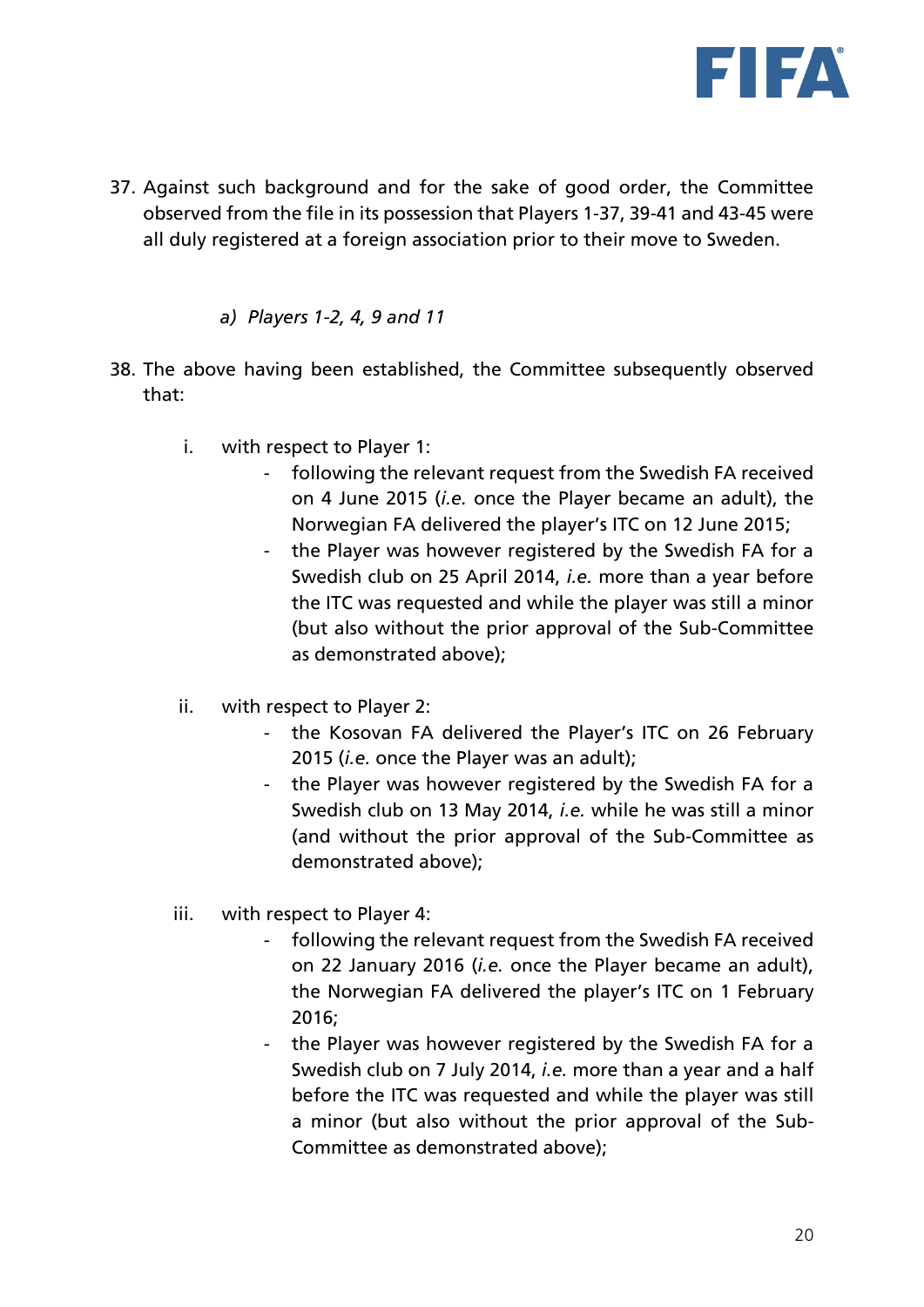

- iv. with respect to Player 9:
	- following the relevant request from the Swedish FA received on 5 October 2015 (*i.e.* after the Player's transfer had been approved by the Sub-Committee), the Norwegian FA delivered the Player's ITC on the same day;
	- the Player was however registered by the Swedish FA for a Swedish club on 31 August 2015, *i.e.* more than a month prior to the approval of the Sub-Committee but also before his ITC had been correctly requested and received;
- v. with respect to Player 11:
	- following the relevant request from the Swedish FA received on 21 January 2016 (*i.e.* after the Player's transfer had been approved by the Sub-Committee), the Norwegian FA delivered the Player's ITC on 25 January 2016;
	- the Player was however registered by the Swedish FA for a Swedish club on 28 September 2015, *i.e.* approximately four months prior to the approval of the Sub-Committee but also before his ITC had been correctly requested and received.
- 39. In light of the above, it appears to be clear that all these players had been registered by the Swedish FA prior to their ITC being requested and received, therefore, in violation of art. 9 par. 1 of the RSTP.
- 40. In these circumstances, the Committee referred to CAS 2016/A/4805 Club Atlético de Madrid SAD v. FIFA (par. 306) in which it was clarified that "*(…) both the registration and the ITC are prerequisites for a player to be eligible to participate in organised football. A failure to obtain an ITC must therefore be regarded as a violation separate from the failure to validly register a player. By the same token, a club's failure to obtain an ITC prior to the participation of the player concerned in organised football must be considered a violation of article 9(1) FIFA RSTP*".
- 41. As a result, the Committee concludes that the Swedish FA is to be found liable for a breach of art. 9 par. 1 of the Regulations with regard to Players 1-2, 4, 9 and 11.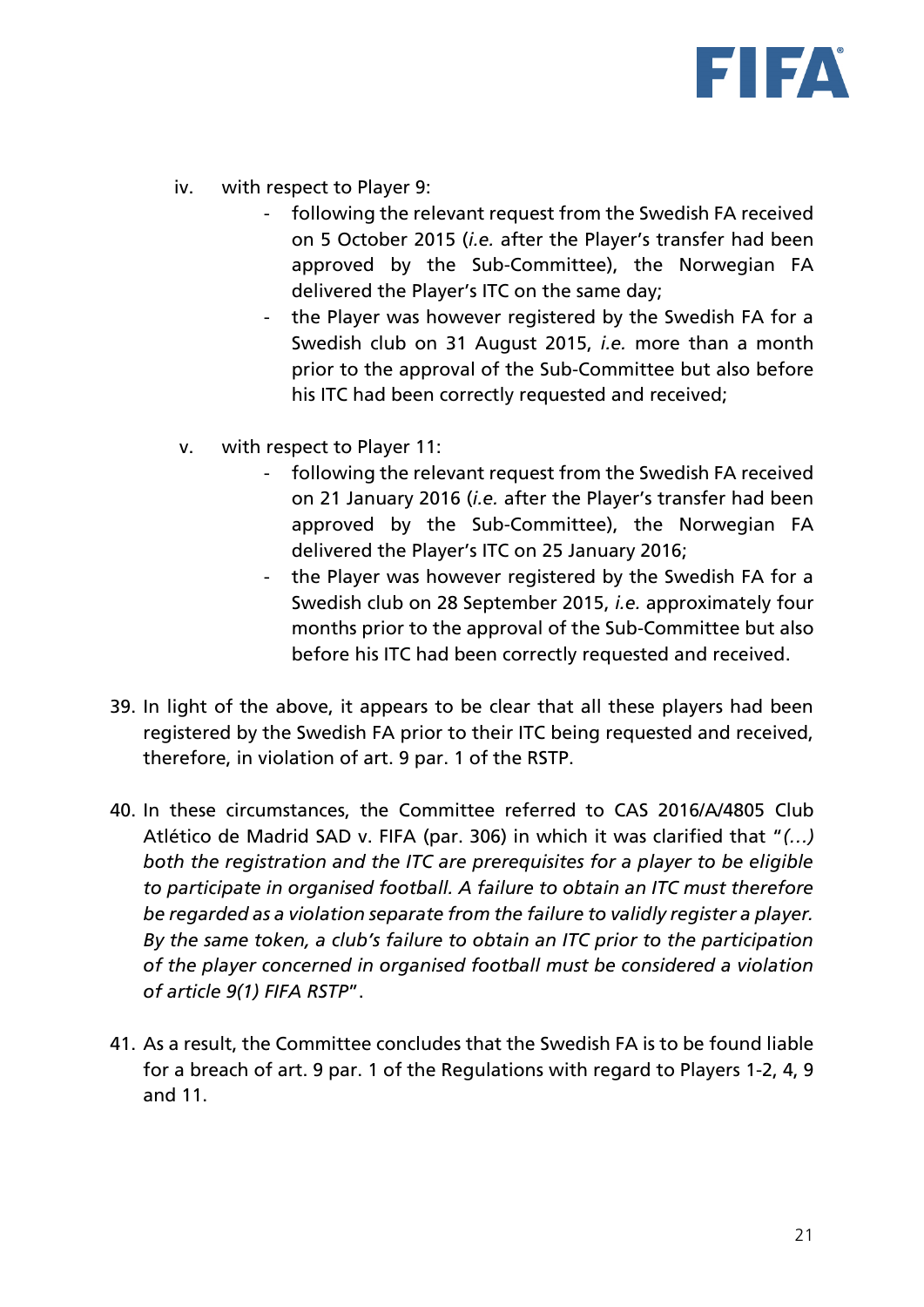

#### *b) Players 3, 5-8,10, 12-37, 39-41 and 43-45*

- 42. In continuation to the above, the Committee acknowledged from the file in its possession that, while being minors and registered at an association other than the Swedish FA, Players 3, 5-8,10, 12-37, 39-41 and 43-45 internationally moved to Sweden to join Swedish clubs without their ITC having been previously requested. As a matter of fact, the Committee noticed that the Players' former associations all confirmed having not received any ITC request from the Swedish FA.
- 43. As a consequence, the Committee deemed that it had no other alternative than to conclude that the Swedish FA breached art. 9 par. 1 of the RSTP with regard to Players 3, 5-8,10, 12-37, 39-41 and 43-45, for having registered them without an ITC having been requested to the relevant associations.
	- *(4) Art. 5 par. 1 of the Regulations*
- 44. As far as art. 5 par. 1 of the Regulations is concerned, the Committee first wanted to recall that a player must be registered at an association to participate in organised football.
- 45. In this context, the Committee was confident that it is each association's responsibility to ensure that the registration process of players – and in particular of minor players – for its affiliated clubs is duly conducted in accordance with the applicable provisions of the Regulations. Indeed, the registration of players falls under the competence of each association, paying due attention to the relevant provisions of the Regulations and giving due consideration to the sporting integrity of its competitions. In addition, the Committee pointed out that it is the sole competence of the association concerned to ensure that its own national regulations including the provisions of the Regulations which are binding at national level, are respected, applied uniformly and that attempts to circumvent them are suppressed accordingly.
- 46. Having examined the documentation at its disposal as well as the factual circumstances relating to this case, the Committee noted that Players 9, 11-12 and 21-31 all participated in football matches for Swedish clubs.
- 47. In particular, the Committee acknowledged the following: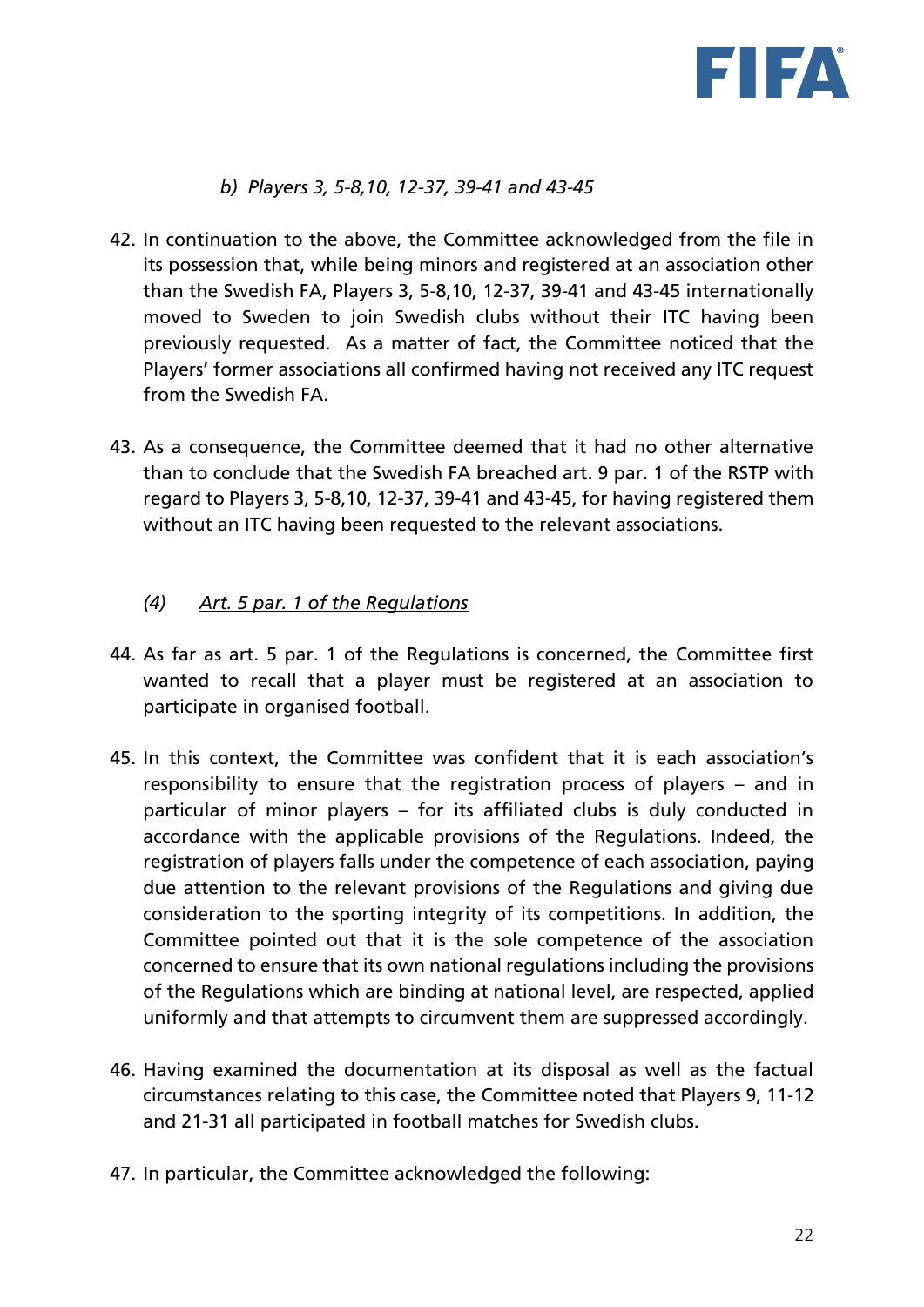

- i. between 5 September 2015 and 20 October 2017, Player 9 participated in at least 93 matches for the Swedish club Umea IK FF, 6 of them being played prior to the Player's application being approved and the relevant ITC being requested and received<sup>7</sup>;
- ii. Player 11 participated in at least 13 matches for GIF Nike (5 between 2 October 2015 and 18 October 2015 / 8 between 19 April 2017 and 17 September 2017) as well as in at least 28 matches for Lunds BK (between 13 March 2016 and 20 October 2016). 5 of these matches played prior to the Player's application being approved and the relevant ITC being requested and received<sup>8</sup>;
- iii. Player 12 participated in at least 9 matches for Trelleborgs FF<sup>9</sup>;
- iv. Players 21-31 all participated in the same match of the "Division 4 norra damer" on 20 May 2015.
- 48. In this respect, in order to determine as to whether a potential violation of art. 5 par. 1 of the RSTP exists, the Committee had to define whether the players concerned took part in what is to considered as being organised football. In other words, the Committee had to assess if the aforementioned competitions/matches fall under the definition of organised football, i.e. if it is organised under the auspices of FIFA, a confederation or an association, or if it has been authorised by them.
- 49. In these circumstances, the Committee highlighted that at no point was it contested that the matches in which the aforementioned players took part fall under the qualification of organised football as defined by the definitions section of the Regulations.
- 50. Notwithstanding the above and for the sake of completeness, the Committee observed from information publicly available that:

 $\overline{a}$ 

<sup>7</sup> These matches were played in the following competitions: "Div 2 Norra Norrland Syd Damer", "Svenska Spel F19 Norra" and "DM Damer Slutspel".

<sup>8</sup> These matches were played in the following competitions: "P15 Västra" and "P15 Skåne Gr.C".

<sup>9</sup> The matches were played in the following competitions: "U16 Nationell Grupp 5", "P16 Kompisligan Skane A", "DM P16 slutspel".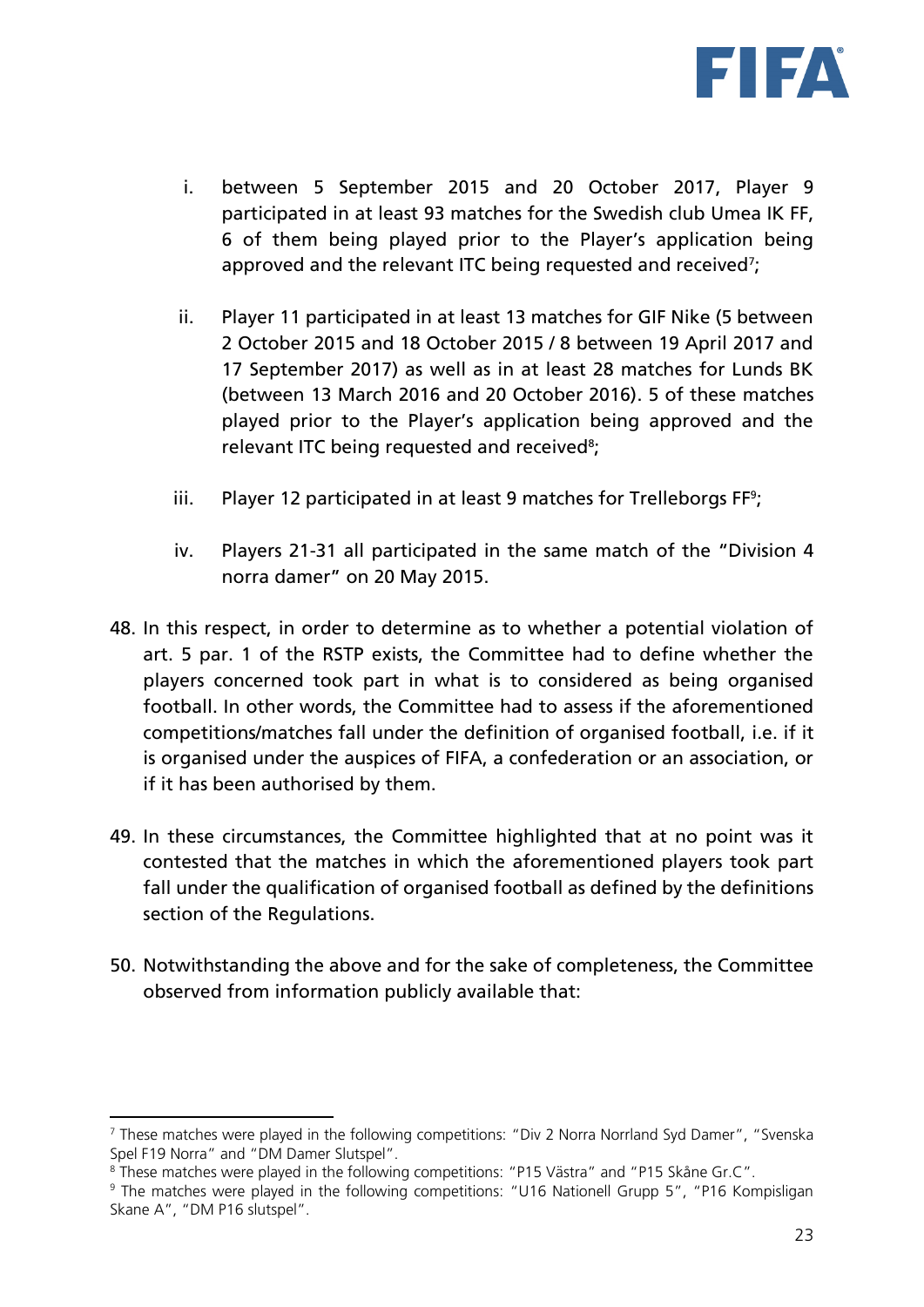

- i. the "Div 2 Norra Norrland Syd Damer" is one section of the fourth level in the league system of Swedish women's football, which, as such, is organised by the Swedish FA;
- ii. the "Division 4 norra damer" also appears to be organised by the Swedish FA<sup>10</sup>:
- iii. the "Svenska Spel F19 Norra" appears to be organised by the Swedish FA (or at least organised under its auspices) $11$ ;
- iv. the "DM Damer Slutspel" appears to be the playoffs of the female championship in Sweden and as such are organised under the auspices of the Swedish FA;
- v. the "P15 Västra", the "P15 Skåne Gr.C", the "U16 Nationell Grupp 5", "P16 Kompisligan Skane A", "DM P16 slutspel" all appear to be youth tournaments/championships organised under the auspices of the Swedish FA<sup>12</sup> .
- 51. Against such background, it is clear that, by playing the aforementioned matches, Players 9, 11-12 and 21-31 all participated in organised football for the Swedish clubs concerned.
- 52. With this in mind, the Committee went on to analyse as to whether these players were entitled to participate in organised football, and as such, complied with the requirements of art. 5 par. 1 of the RSTP:
	- i. In what concerns Players 9 and 11, the Committee acknowledged from the information at its disposal that their international transfer was approved by the Sub-Committee, prior to their ITC being requested to and received from the relevant associations. Having said that, the Committee conceded that these players participated in some matches – considered as being part of organised football – prior to these steps being followed (6 matches each). As a result, the

<sup>&</sup>lt;sup>10</sup> See<https://fogis.se/information/?scr=table&ftid=57541><br><sup>11</sup> See in particular: https://www.svenskfotboll.se

<sup>11</sup> See in particular: [https://www.svenskfotboll.se/serier-cuper/tabell-och-resultat/svenska-spel-f19](https://www.svenskfotboll.se/serier-cuper/tabell-och-resultat/svenska-spel-f19-norra/77866/) [norra/77866/](https://www.svenskfotboll.se/serier-cuper/tabell-och-resultat/svenska-spel-f19-norra/77866/)

<sup>&</sup>lt;sup>12</sup> See in particular : [https://fogis.se/information/?scr=table&ftid=79350;](https://fogis.se/information/?scr=table&ftid=79350) [https://fogis.se/om](https://fogis.se/om-svff/distrikten/?scr=table&ftid=58972)[svff/distrikten/?scr=table&ftid=58972;](https://fogis.se/om-svff/distrikten/?scr=table&ftid=58972) [https://fogis.se/information/?scr=table&ftid=73477;](https://fogis.se/information/?scr=table&ftid=73477) <https://fogis.se/information/?scr=table&ftid=63034> and <https://fogis.se/information/?scr=table&ftid=68034>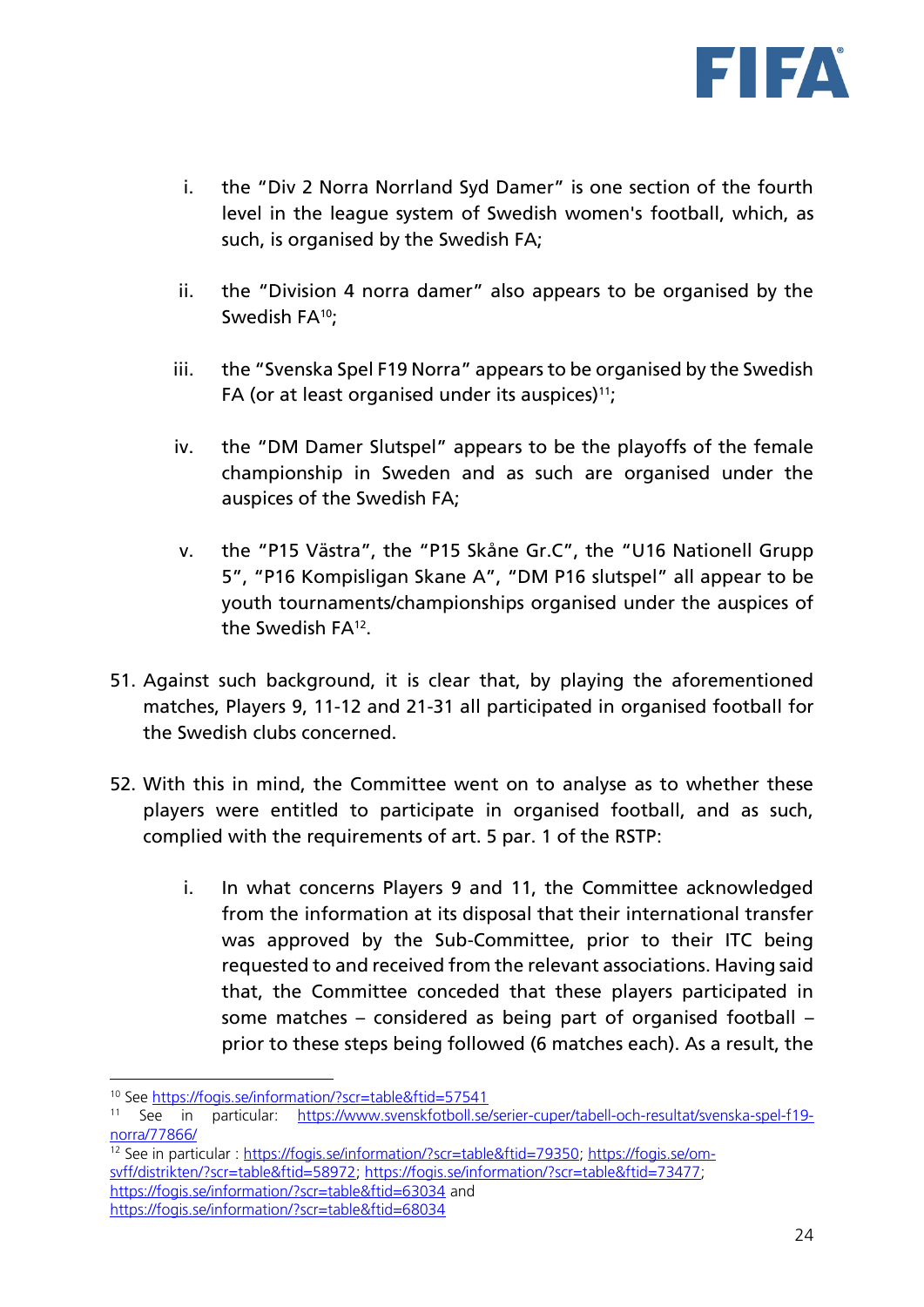

Committee concluded that Players 9 and 11 played these matches in contravention of the principles of art. 5 par. 1 of the RSTP.

- ii. Player 12 was registered at the Swedish FA on 11 May 2016. Nevertheless, the Committee recalled that, in any event, such registration is to be considered invalid as the correct procedure had not been followed, the transfer being conducted without the prior approval of the Sub-Committee. As a result, Player 12 played the aforementioned matches in contravention of the principles of art. 5 par. 1 of the RSTP, as he was not validly registered at the time of his participation.
- iii. With regard to Players 21-31, the Committee noted that they all took part in one match prior to their minor application being accepted by the Sub-Committee. As a consequence, the Committee considered that this match was played by these players violation of art. 5 par. 1 of the Regulations.
- 53. In the light of the above, considering that Players 1-4 and 8-10 have all been participating in organised football without being registered or without being validly registered, the Committee held that it had no other alternative but to conclude that the Swedish FA was to be found liable for the violation of art. 5 par. 1 of the Regulations on 14 occasions.

#### *D. Determination of the sanctions*

- 54. The violations committed by the Swedish FA having been established, the Committee subsequently went on to consider the sanction(s) to be imposed.
- 55. To that end, the Committee recalled that, in accordance with arts. 10 and 12 of the FDC (2017 edition), legal persons, such as the Swedish FA, are punishable by the following sanctions: warning, reprimand, fine or return of awards, transfer ban, playing a match without spectators and/or on neutral territory, ban on playing in a particular stadium, annulment of the result of a match, expulsion, forfeit, deduction of points and relegation to a lower division.
- 56. As has established above, the Swedish FA is guilty of having infringed several provisions of the RSTP, namely arts. 5 par. 1, 9 par. 1, 19 pars. 1, 3 and 4 as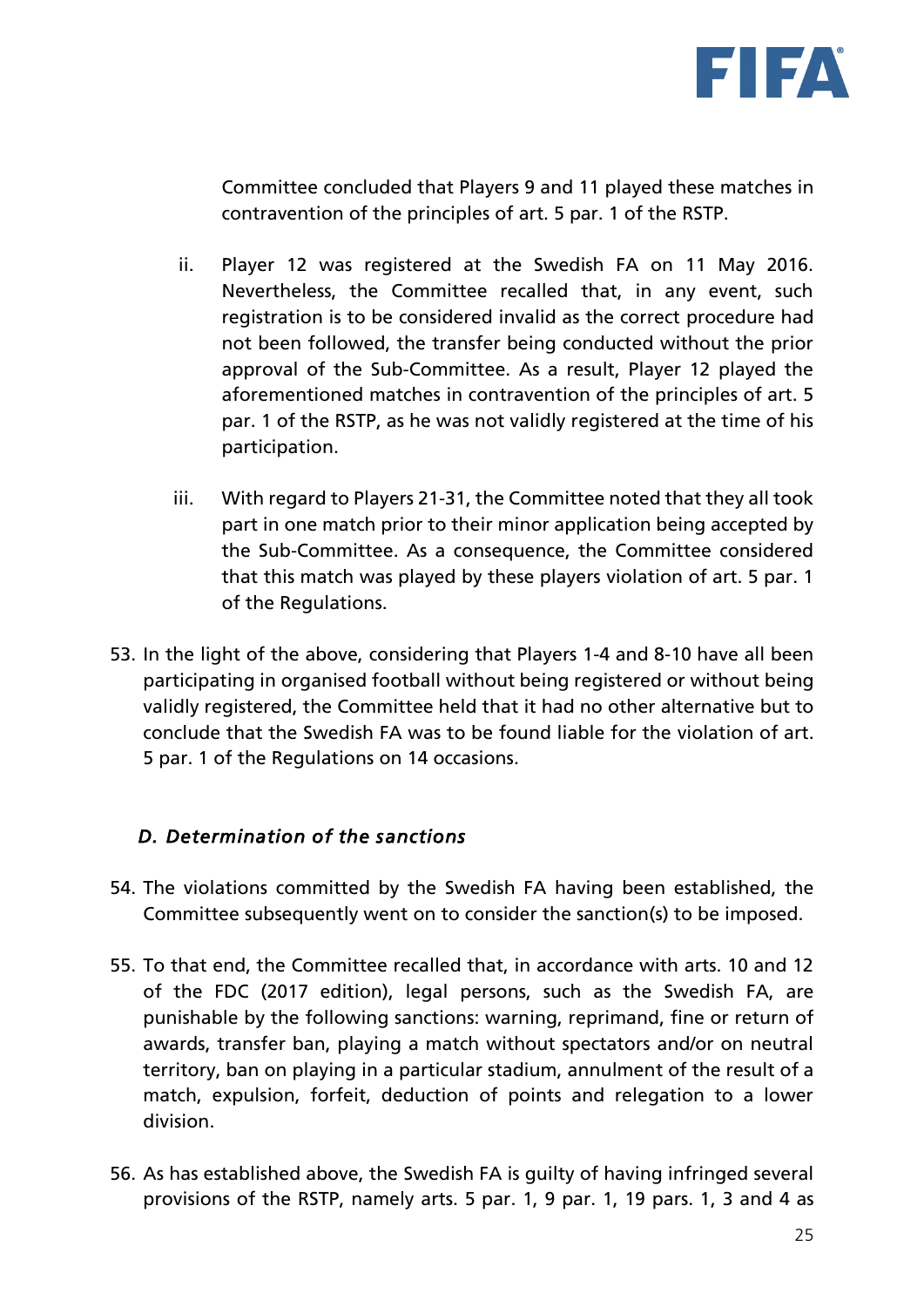

well as art. 1 par. 1 of Annexe 2. As a result, there are concurrent infringements within the meaning of art. 41 pars. 1 and 2 of the FDC (2017 edition). In accordance with the principles contained in the previous provisions, in such cases the sanction applicable to the most serious infringement should apply, which may be increased depending upon the specific circumstances as a result of the remaining concurrent infringements.

- 57. As a result, the following considerations refer to the sanctions that may be imposed for the most serious infringements committed by the Swedish FA, namely those directly related to the protection of minors, *i.e.* art. 19 pars. 1 and 3 of the RSTP together with art. 19 par. 4 (in conjunction with art. 1 par. 1 of Annexe 2 and art. 1 par. 3 of Annexe 3 of the RSTP). On the basis of the sanctions that are to be imposed for these infringements, it will be decided below whether the sanctions must be increased on the basis of the infringements of arts. 5 par. 1 and 9 par. 1 of the RSTP. All relevant factors of the case will be taken into account along with the degree of the offender's guilt (art. 39 par. 4 of the FDC, 2017 edition); it is therefore important to establish to which extent the Swedish FA can be considered individually guilty of misconduct.
- 58. When assessing the degree of guilt of the Swedish FA within the context of the sanction for the violations of art. 19 pars. 1, 3 and 4 of the RSTP (in conjunction with art. 1 par. 1 of Annexe 2 and art. 1 par. 3 of Annexe 3 of the RSTP), it is necessary to take into account the severity of the infringements with respect to the legal interest protected by that provision, namely the integrity of the minors' development. More generally, art. 19 of the RSTP seeks to protect minor players. In this context, the Committee stressed that it is clear that the Swedish FA's behaviour as described throughout this decision, breaches the general prohibition of transfers of minor players which is one of the pillars of the RSTP. In this respect, the Committee recalled that the breaches in question of art. 19 pars. 1, 3 and 4 of the RSTP (in conjunction with art. 1 par. 1 of Annexe 2 and art. 1 par. 3 of Annexe 3 of the RSTP) committed by the Swedish FA involved fifty-two (52) underage players.
- 59. In these circumstances, the Committee highlighted that the provision of art. 19 of the RSTP is not merely procedural but substantive and seeks to provide effective protection to the integrity and development of underage players. Therefore, the Committee considered that the Swedish FA's reprehensible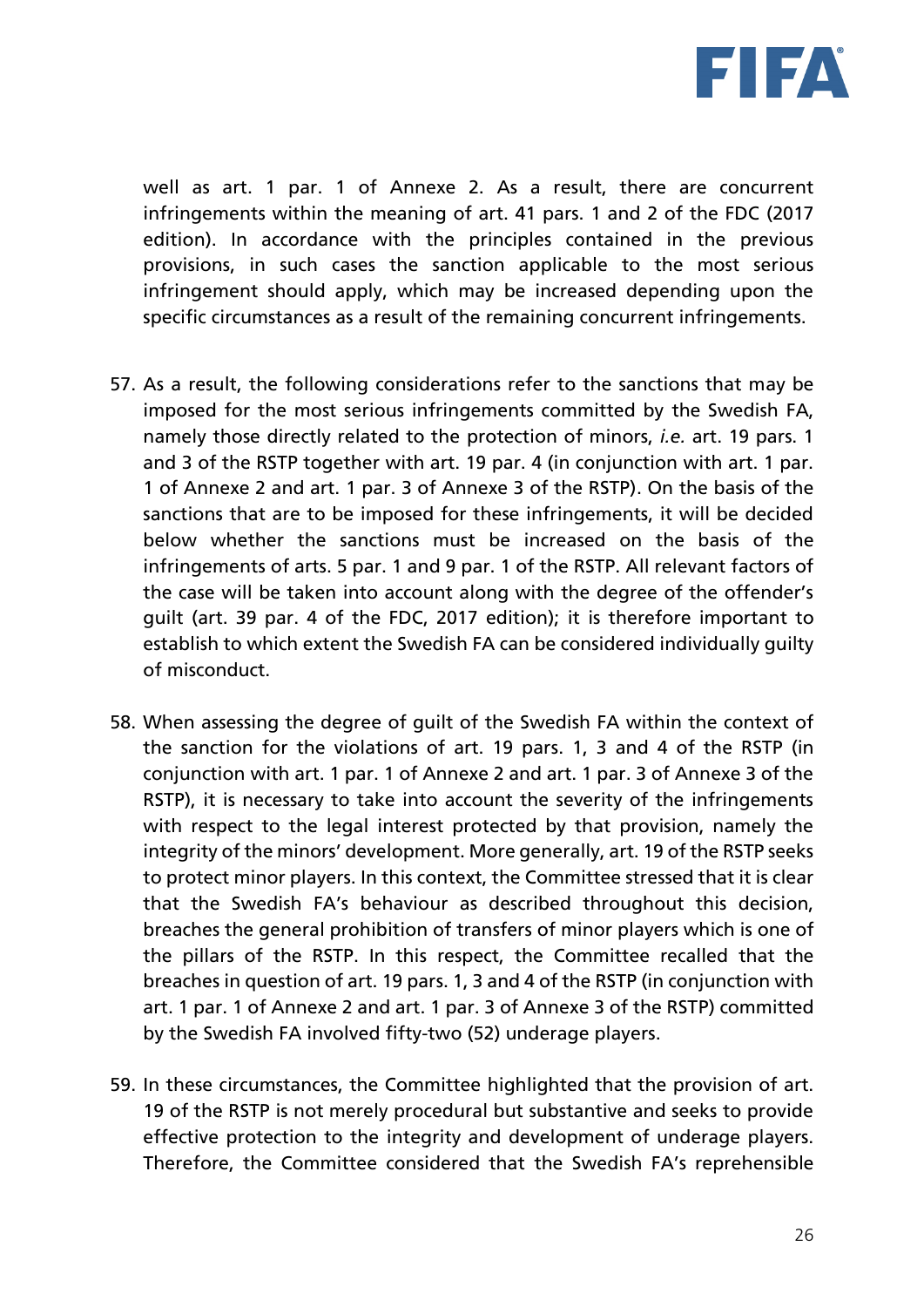

conduct required a sanction that recognises and takes account of all these factors.

- 60. Taking into account the facts described in the present case and in particular that this matter involves improper transfers of underage players –, the Committee considered that the appropriate sanction to be imposed on the Swedish FA in relation to the violations of art. 19 pars. 1, 3 and 4 of the RSTP (in conjunction with art. 1 par. 1 of Annexe 2 and art. 1 par. 3 of Annexe 3 of the RSTP) would be a fine. In particular, the Committee deemed that the arguments raised by the Swedish FA could, in any event, not lead to an exemption from its responsibility with respect to the present matter.
- 61. In line with art. 15 par. 2 of the FDC (2017 edition), such fine shall not be less than CHF 300, and not more than CHF 1,000,000. Taking into account the relevant principles and conclusions set out above, but also considering the explanation of the Swedish FA (cf. para. 35 *supra*) as well as the amounts imposed in the past for violations similar to the present case, the Committee considered a fine of CHF 104,000 to be adequate on account of the violations of art. 19 pars. 1, 3 and 4 of the RSTP (in conjunction with art. 1 par. 1 of Annexe 2 and art. 1 par. 3 of Annexe 3 of the RSTP) related to 52 minor players.
- 62. As has been established above, in addition to the violations of the regulations related to the protection of minors, the Swedish FA also breached art. 5 par. 1 of the RSTP and art. 9 par. 1 of the RSTP on several occasions.
- 63. In this regard, the Committee emphasised that the aforementioned additional and concurrent breaches are different and independent from the violations of art. 19 pars. 1, 3 and 4 of the RSTP (in conjunction with art. 1 par. 1 of Annexe 2 and art. 1 par. 3 of Annexe 3 of the RSTP).
- 64. In this case, the most serious offence being the violation of the provisions related to the protection of minors, the Committee decided to supplement the fine of CHF 104,000 by a warning in application of art. 10 lit. a) and 13 of the FDC (2017 edition). In particular, the Swedish FA is ordered to undertake all appropriate measures in order to guarantee that the FIFA regulations (in particular the FDC as well as the Regulations and its provisions related to the protection of minors) are strictly complied with. Should such infringements occur again in the future, the Committee would be left with no other option than to impose harsher sanctions on the Swedish FA.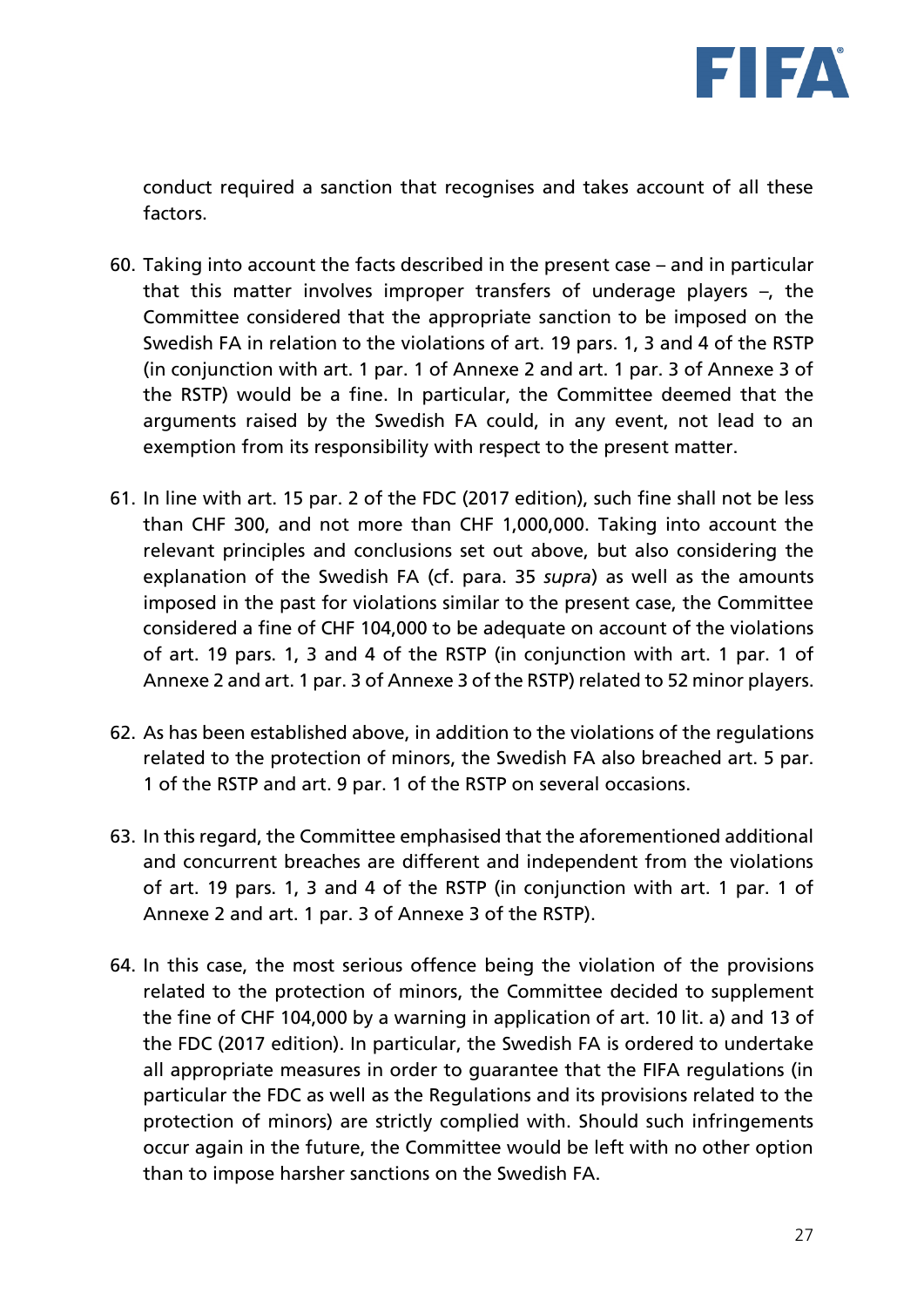

# III. therefore decided

- 1. The FIFA Disciplinary Committee found the Swedish Football Association responsible for the infringement of the relevant provisions of the RSTP related to the protection of minors (art. 19 pars 1 and 4; art. 1 par. 1 of Annexe 2; art. 1 par. 3 of Annexe 3 of the RSTP), the procedure governing international transfers of players (art. 9 par. 1) and the registration of players (art. 5 par. 1).
- 2. The FIFA Disciplinary Committee orders the Swedish Football Association to pay a fine to the amount of CHF 104,000.
- 3. In application of art. 10 a) and art. 13 of the FIFA Disciplinary Code, the Swedish Football Association is warned on its future conduct.
- 4. The above fine is to be paid within thirty (30) days of notification of the present decision.

FÉDÉRATION INTERNATIONALE DE FOOTBALL ASSOCIATION

Anin Yeboah Chairman of the FIFA Disciplinary Committee

\*\*\*\*\*\*\*\*\*

# Note relating to the payment of the fine

Payment can be made either in Swiss francs (CHF) to account no. 0230-325519.70J, UBS AG, Bahnhofstrasse 45, 8098 Zurich, SWIFT: UBSWCHZH80A, IBAN: CH85 0023 0230 3255 1970 J or in US dollars (USD) to account no. 0230-325519.71U, UBS AG, Bahnhofstrasse 45, 8098 Zurich, SWIFT: UBSWCHZH80A, IBAN: CH95 0023 0230 3255 1971 U, with reference to case number above mentioned.